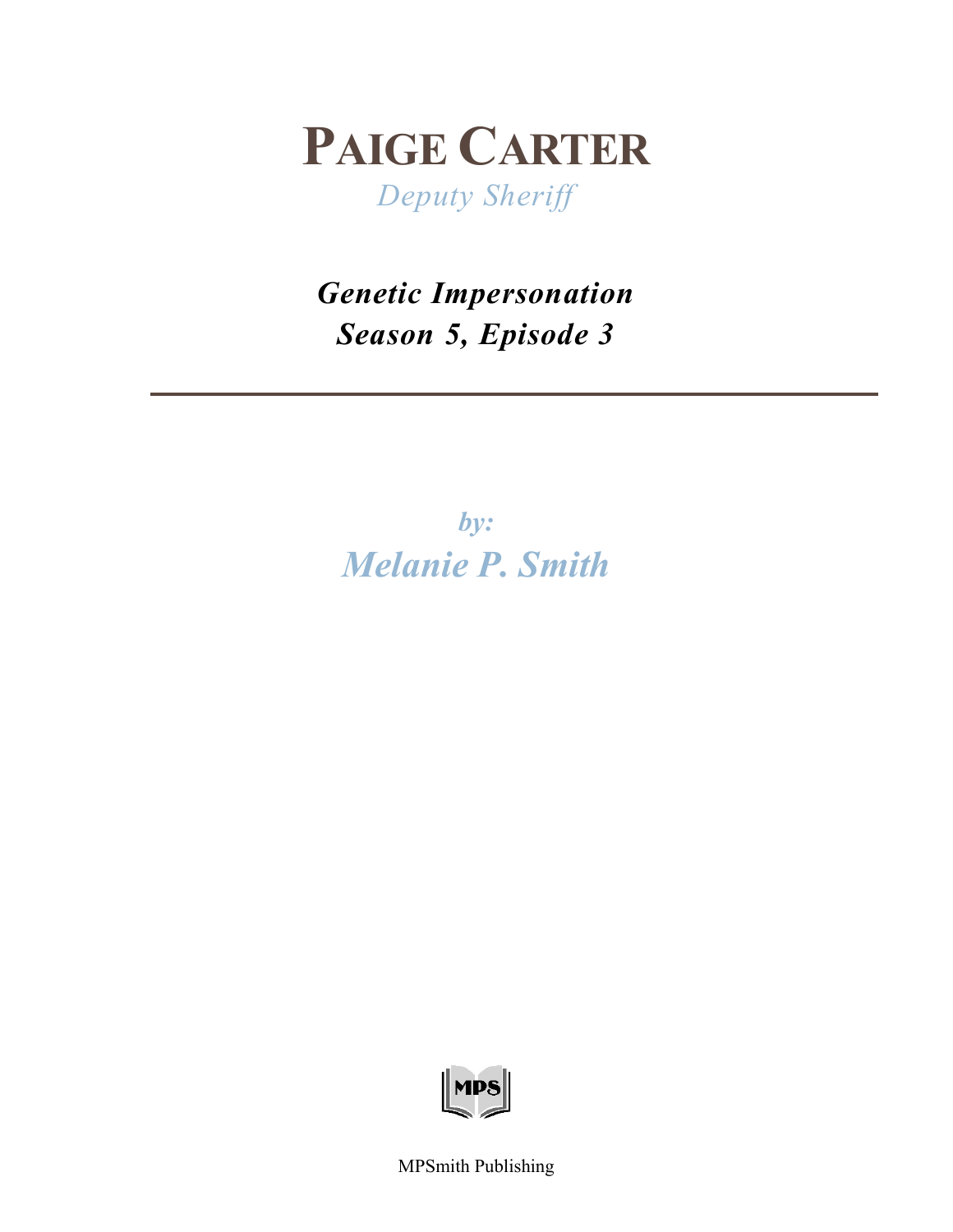## **Copyright © 2020 Melanie P. Smith**

First Edition | Series: Paige Carter Edited by LaPriel Dye

\* \* \*

*No part of this document or the related files may be reproduced or transmitted in any form, by any means (electronic, photocopying, recording, or otherwise) without the prior written permission of the Author.*

*[www.melaniepsmith.com](http://www.melaniepsmith.com/)*



*This book is a work of fiction. Names, characters, places, and incidents either are products of the author's imagination or are used fictitiously. Any resemblance to actual events, locales, or persons, living or dead, is entirely coincidental. All trademarks are the property of their owners and are acknowledged by the proper use of capitalization throughout.*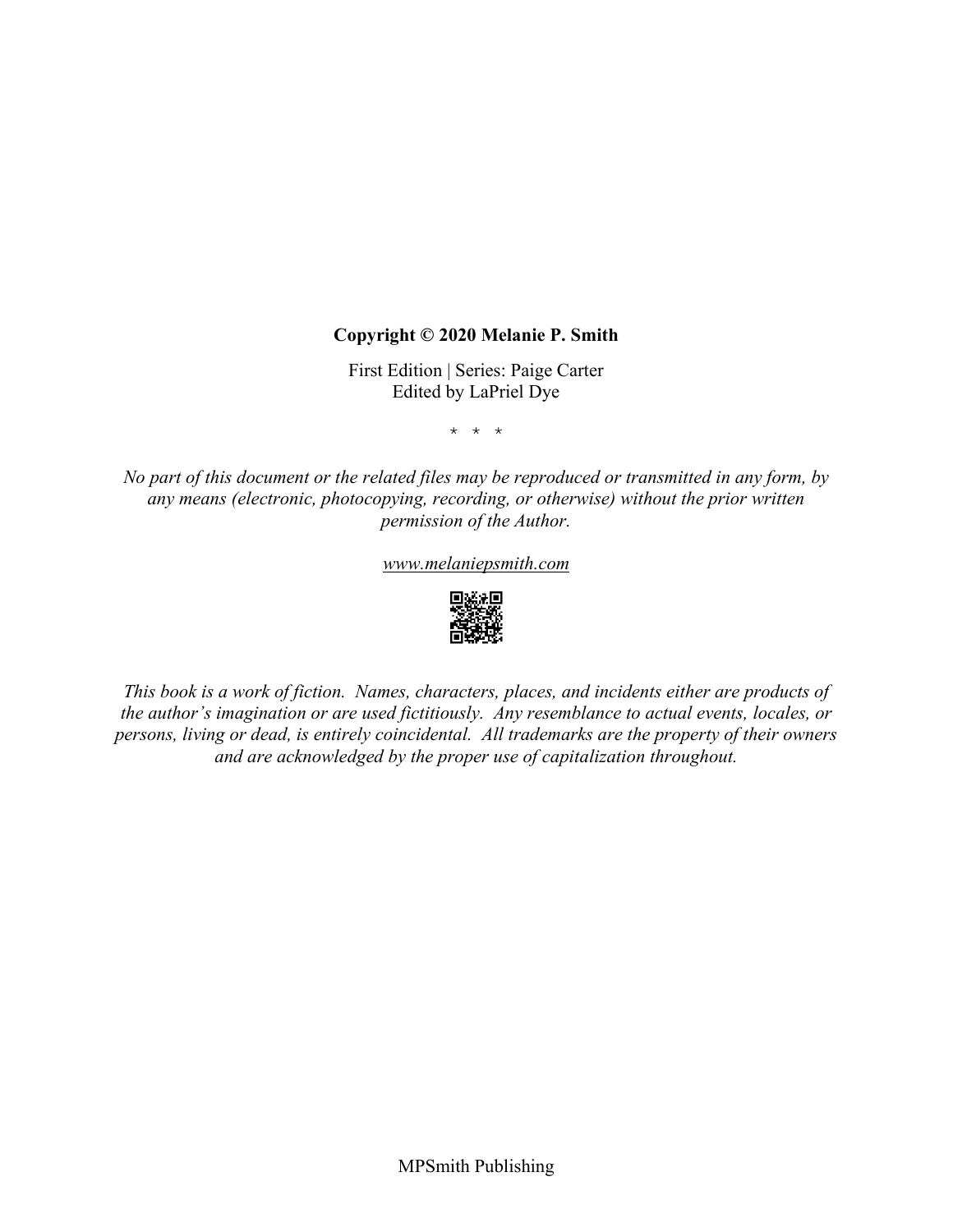Paige entered the building, crossed the open work area, and dropped into her chair with a long sigh. She leaned her head back and closed her eyes, determined to block out the world and relax.

"Rough morning?" Mike Lovato asked, studying his colleague intently.

"You could say that," Paige straightened and pulled her chair up to her desk, flipping on her computer. "If I have to respond out to Derek and Sophie Gibson's place one more time, they're both going to jail."

"Another domestic?" Lovato nodded in understanding. "It's a little early, isn't it?"

"Normally, yes," Paige agreed. "But since we're experiencing a global pandemic and all… the two of them decided it was a magnificent idea to hop out of bed, conjure up a batch — or six — of Bloody Mary's and get an early start. With each fresh drink the blood decreased, and the vodka increased. By the time I got there, the Gray Goose was cooked, and they were tossing items out the front window while having oral sex."

"You lost me," Margie frowned.

"F-you," Paige grinned. "No, F-you and the horse you rode in on. I hate every F-ing thing you do…"

"Got it," Margie shook her head. "The sayings you guys come up with are truly baffling."

Paige was about to respond when Jericho opened his door and motioned for her to join him. Paige frowned, glanced at Margie, but only got a shrug. She made her way across the room and silently stepped into the office. Her boss immediately shut the door behind her and returned to his desk. Paige glanced around the room and spotted Dean sitting in one of the visitor chairs next to a gorgeous blonde. *What was this about?* She settled cautiously into a chair and silently waited.

"Dean and Miss Bentley have stumbled onto a delicate situation and they need our help," Jericho began.

Paige glanced at Dean, turned to study the woman, then immediately focused on Jericho. She held back a grin. The atmosphere was tense, but to her it felt like two naughty children fidgeting on the couch while they admitted to a stern father they were pregnant. "What kind of help?" She finally asked.

"I'll explain," Dean sat up straighter but continued to hold the woman's hand in support. "Cara is an amazing IT expert over at Snow College. She was recruited about a year ago and started her new job last fall."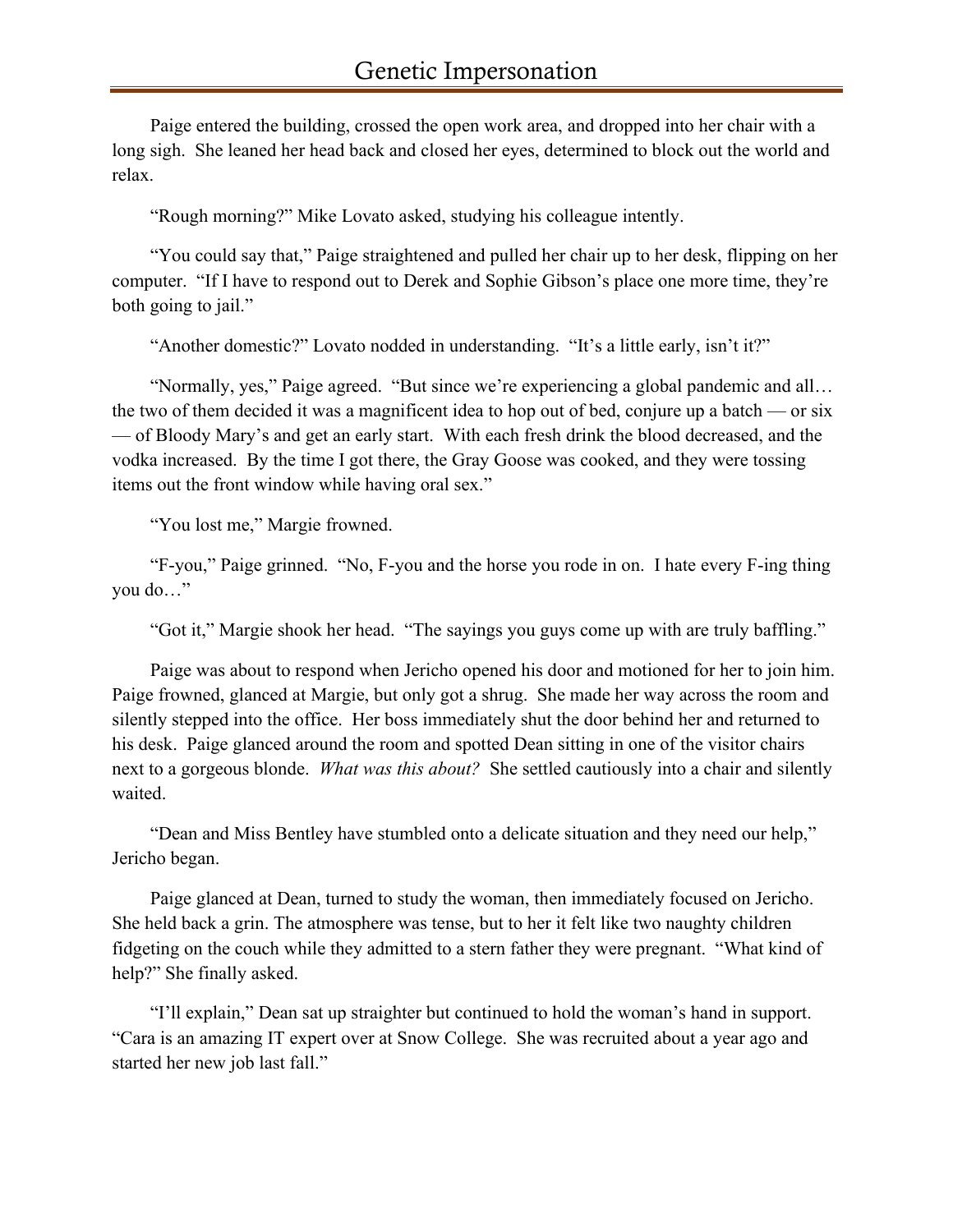"Okay," Paige settled into her chair, realizing this would be a lengthy explanation. She wanted to jump in, ask questions, and move the process along; but, she realized, that would make it seem like an interrogation, not a meeting with the boss.

"Before everything shut down," Cara supplied. "I was working a lot of hours, tons of overtime, and I even took work home. The system needed a complete overhaul and I was really, really busy."

"You know my schedule is also pretty hectic," Dean provided. "Between the job and helping my parents at the track, it was hard to catch a few minutes to grab a quick dinner or sit down for a few minutes and have lunch."

"But then everything shut down and you two had more time," Paige said in understanding.

"I had too much time," Cara glanced at Dean.

"I was still working and with a big race coming up, the track has taken up a lot of my free time," Dean picked up the story. "I'm on a pretty strict training schedule and dad's overwhelmed trying to get things organized to ensure the event runs smoothly. We need the revenue and now that things are opening up, we're trying to have sanitation stations, offer face masks, limit seating so the fans are forced to social distance."

"Right," Paige nodded. "I understand. I'm sure it's a huge undertaking."

"I offered to help," Cara added. "But my knowledge runs more toward fixing a carburetor than running an event."

"You can fix a carburetor?" Paige asked, surprised.

Cara smiled. "My dad was in the military most of my life. We moved around a lot and mom drove an old beat up Toyota. It got great mileage but was constantly in need of repair. My dad taught me to troubleshoot when I was six. I rebuilt my first engine when I was twelve. He learned most of what he knew from his father."

"Good to know," Paige smiled back at her. "So, you had a lot of free time because Studley Earnhardt over there was training and working all the time."

"Cara was bored and lonely without family around," Dean told her. "I felt bad about the whole situation. We should have had more time together, but I was always busy, and she was just sitting at home binge watching Netflix."

"Bummer," Paige flashed Cara a look of understanding. "I know that can get old fast."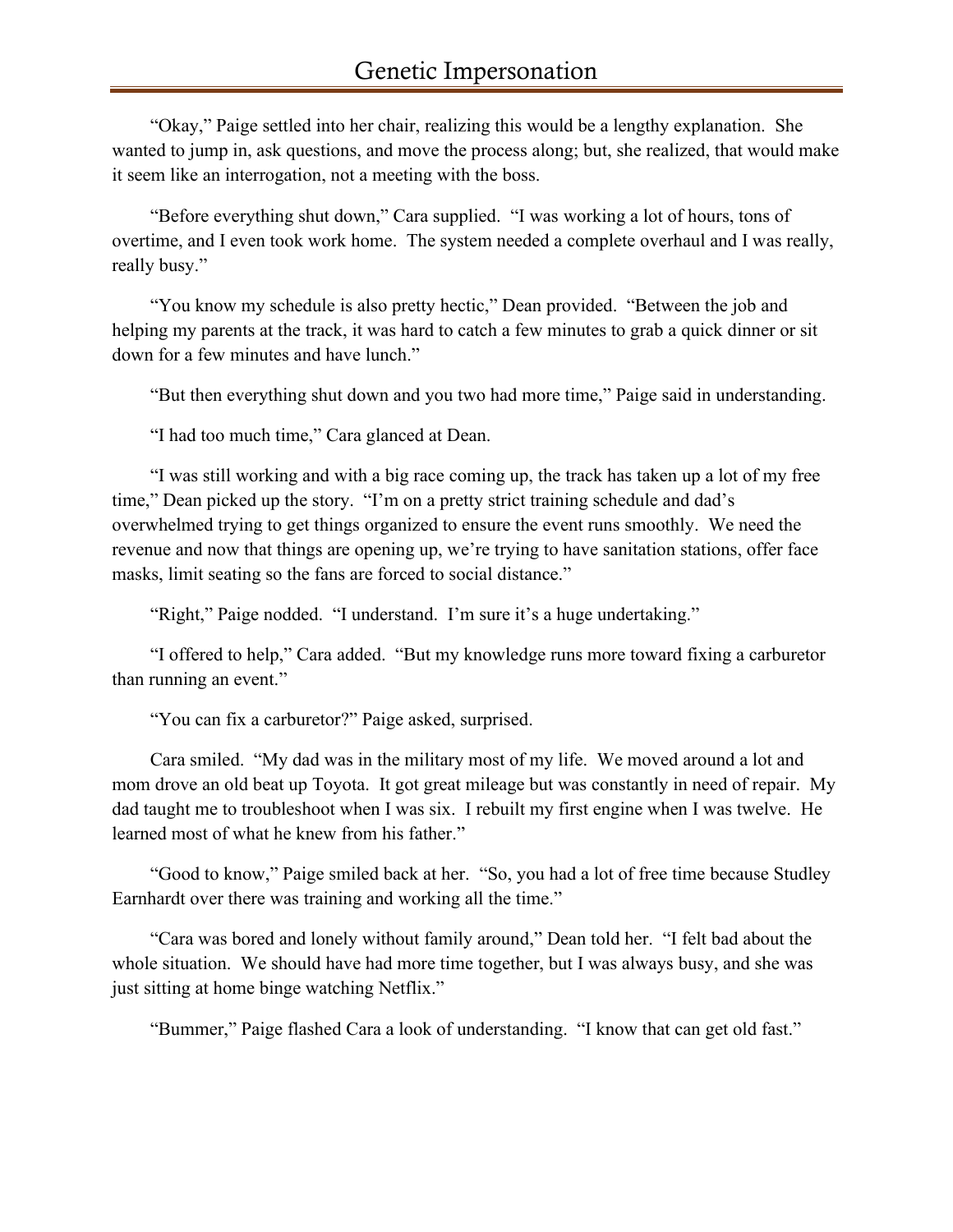"I bought two of those DNA kits," Dean ignored the comment. "The ancestry ones, for Cara's birthday a few months back. We did the tests together and, when I had time, we both started building a family tree."

Paige frowned, realizing where this was headed.

"I love it," Cara grinned. "I'm a geek at heart and researching my family line was so addictive. By the time I got the results back from the test, I already had a pretty big tree going. I knew my parents and my grandparents really well growing up. No matter where my dad was stationed, we always made sure we flew to Colorado for my mom's annual family reunion. It was huge, with uncles, aunts, and a million cousins."

"But when you got the results," Paige said softly. "They didn't match your tree?"

"Exactly," Dean gave Cara's hand a supportive squeeze.

"I called my dad," Cara told her. "I asked him if they adopted me. He denied it. In fact, the question hurt him. He insisted I am his biological daughter and refused to discuss the problem any further."

"How did he explain the test results?" Paige wondered.

"He said they must have made a mistake," Cara sighed. "I don't want to hurt my dad. We're close. We always have been, but after mom died, it was just the two of us against the world."

"Cara's mom died of cancer when she was fifteen," Dean provided.

"I'm sorry," Paige said automatically.

"Dad was still a marine at the time," Cara whispered. "He immediately retired, and we moved to Cedar City. Dad got a job at Southwest Tech in their Applied Technology Department. He soon became one of the leading instructors of the automotive technician program."

"Makes sense," Paige nodded. "Which is why you could rebuild an engine at twelve."

"Cara's an ace when it comes to mechanics," Dean's face radiated with pride. "But her dad is a wizard. He can diagnose any problem in seconds."

"Is your dad still in Cedar City?" Jericho asked.

"For now," Cara nodded. "He's trying to sell the house so he can move up here. He wants to be closer to me and Dean's father gave him an offer he can't refuse."

"Which is?" Paige wondered. It seemed like Dean and his family were quickly integrating this woman and her father into their family. She just hoped it wasn't some kind of scam. She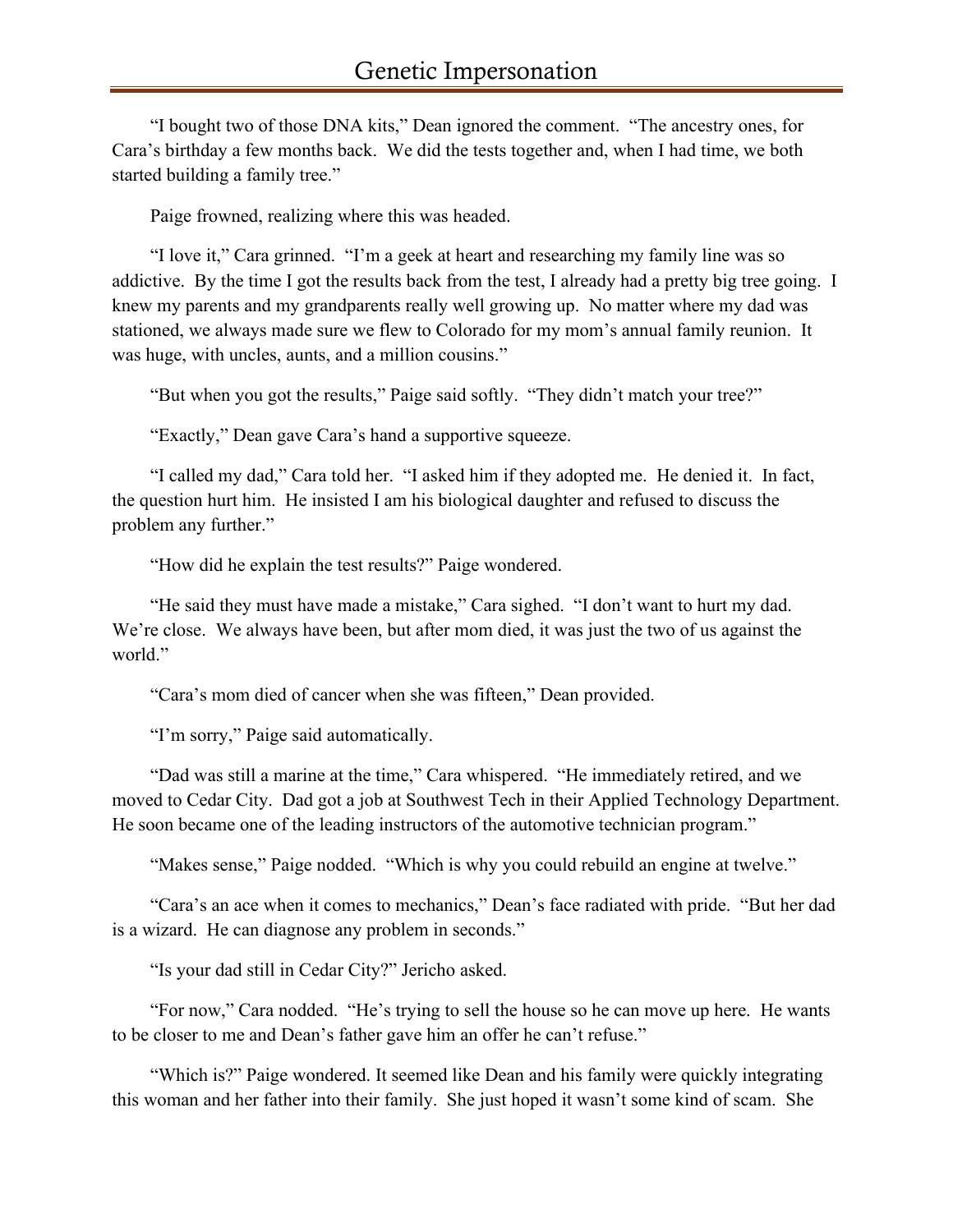hoped the dad really was a former marine and the dynamic duo was telling her friend the truth about everything.

"Scott will help my dad part time," Dean provided. "With mechanical stuff, setting up the booths, arranging the seats, you name it. I guess you could say he's going to be dad's assistant to everything."

"How soon will he arrive?" Paige wondered. Maybe she had some time to check him out and make sure this family was who they said they were.

"He's been trying to come up on the weekends," Cara told her. "But he's also trying to sell the house. I'm not sure when he'll be able to come up again. The realtor insisted on an open house this Friday and Saturday."

"Cara and her father are very close," Dean provided. "If he can't come this weekend, I suspect he'll insist on a trip sometime next week."

"You still haven't said what you need help with," Paige told them. "From me."

"I can't ask my dad about my lineage again," Cara told her. "His health isn't as good as it used to be, and I can't upset him while he's still in Cedar City and I'm up here. I asked Dean to look into it, but he's hesitant to pry into my family. He says uncovering skeletons might put a strain on our relationship. I need to know but I don't know how to get answers."

"You have to know," Paige warned. "If I start digging, I'm going to turn over all the rocks. You might not like what I discover."

"Dean told me you are amazing at forensics and that you won't stop until you find the truth," Cara looked straight into Paige's eyes. "I need answers. Why don't I have any of my father's DNA? Why does he insist I am his daughter and I wasn't adopted? I have a cousin on my mother's side who is also on the same ancestry site. I've known him my entire life, played with him at family gatherings, grew up believing he was family — but I'm not related to him. Not really. Why?"

"How do you know you don't have DNA connected with your father?" Paige wondered.

"That's why Dean brought this to me," Jericho answered. "He obtained the results from the ancestry site and ran Cara's DNA through CODIS to see if he could find a relative. There wasn't a match. He then pulled the results from Scott Bentley, from his time in the military, and had both of them compared by an expert. They don't match. Cara Bentley has no biological connection to Scott Bentley."

"Bold move," Paige glanced at Dean, then Jericho. She hoped her fellow officer wasn't in too much trouble for using their official system for personal use. She'd pull him aside later and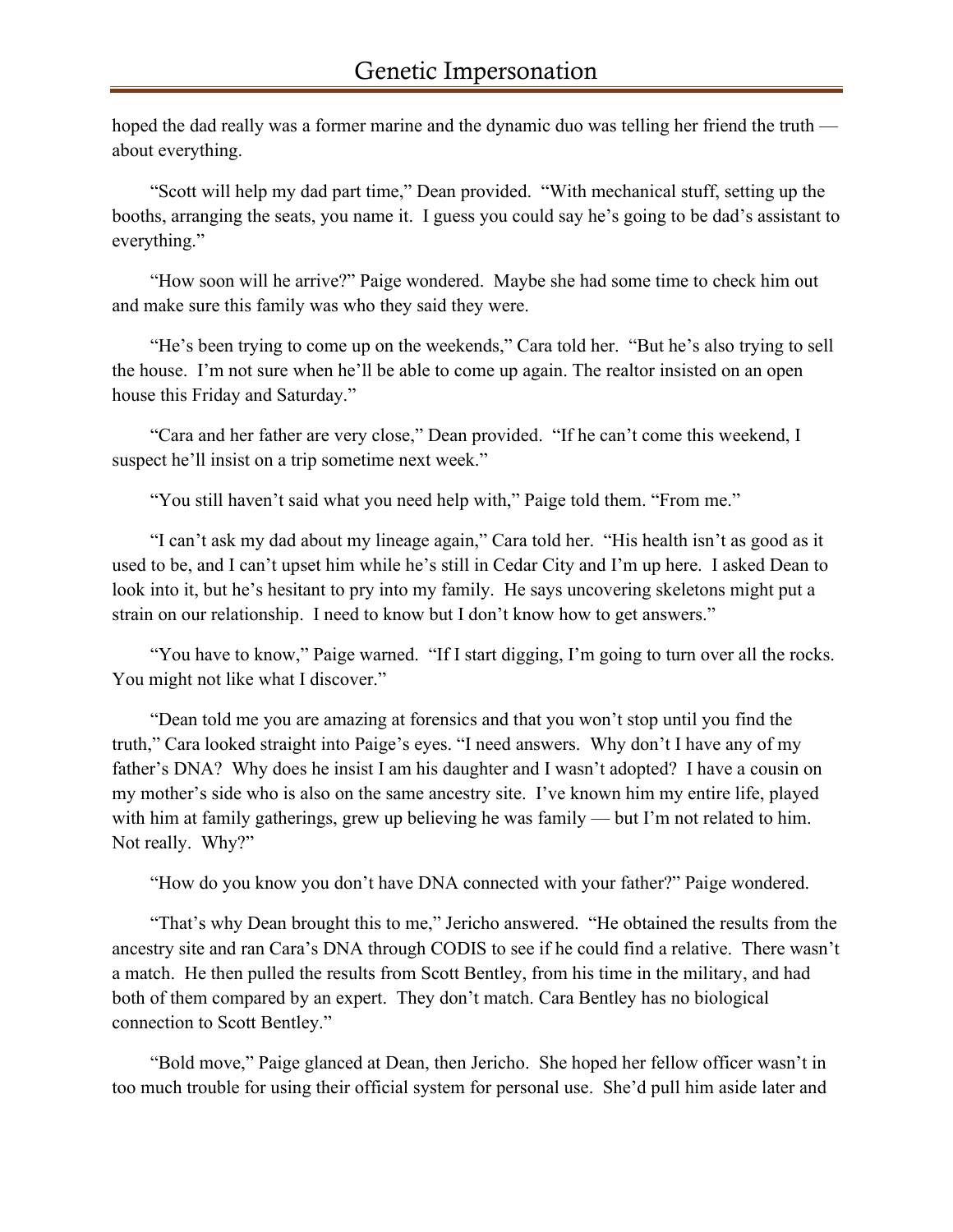tell him next time, he should come to her. She still had a few back channels she could tap into. Friends and acquaintances who owed her favors that would have been happy to help if they knew the backstory.

"Can you help Cara?" Dean asked. He already got a stern warning from his boss and notification the sheriff would put a letter of reprimand in his file for abusing the system. He didn't care, if it helped Cara get answers, he'd take the reprimand and move on.

"I know you said you want to leave your father out of this," Paige began. "I don't want to upset him — or you — but that's the most logical starting point. I have the time to investigate this. If you're sure you want me to, that is."

"Of course, I do," Cara insisted.

"What if your dad committed a crime?" Paige warned. "If he says you're not adopted where did you come from?"

"If you are suggesting my father kidnapped me," Cara said angrily. "Your way off base and Dean has seriously misjudged you."

"Then how do you explain it?" Paige pushed.

Cara bit her bottom lip and hesitated for several seconds before she answered. "I don't know."

"We've talked about this," Dean wrapped an arm around Cara in support. "I've talked to Scott myself. He's not lying. He believes Cara is his biological daughter."

Paige studied Dean. He was too connected to this family to make any kind of rational determination on that front, but she'd keep that opinion to herself. "You said your father was a marine," Paige knew how lonely her mother had been when her father was out of town on mission after mission. "Is it possible your mother had an affair?"

"No," Cara shook her head. "Plus, if I'm related to mom and not dad, Mark would have shown as a match — my cousin. Mark's parents are Angela and James Colten. James and my mom are siblings. Dean keeps telling me DNA doesn't lie. I know just accepting there was a mistake would be easier, but I'm a data girl. I trust science. I'm analytical and deductive in my reasoning. I know my parents aren't my biological parents. I've accepted that — well, I'm working to accept it — even if my dad can't. Now, I need to know why. Dad will always be my dad; nothing will change that. I love him no matter what. He's always been my rock and he will continue to be my rock, and I will try to be his. But we need to know the truth. I need to know the truth."

Paige turned to address Jericho. "And, you're okay with me spending time on this?"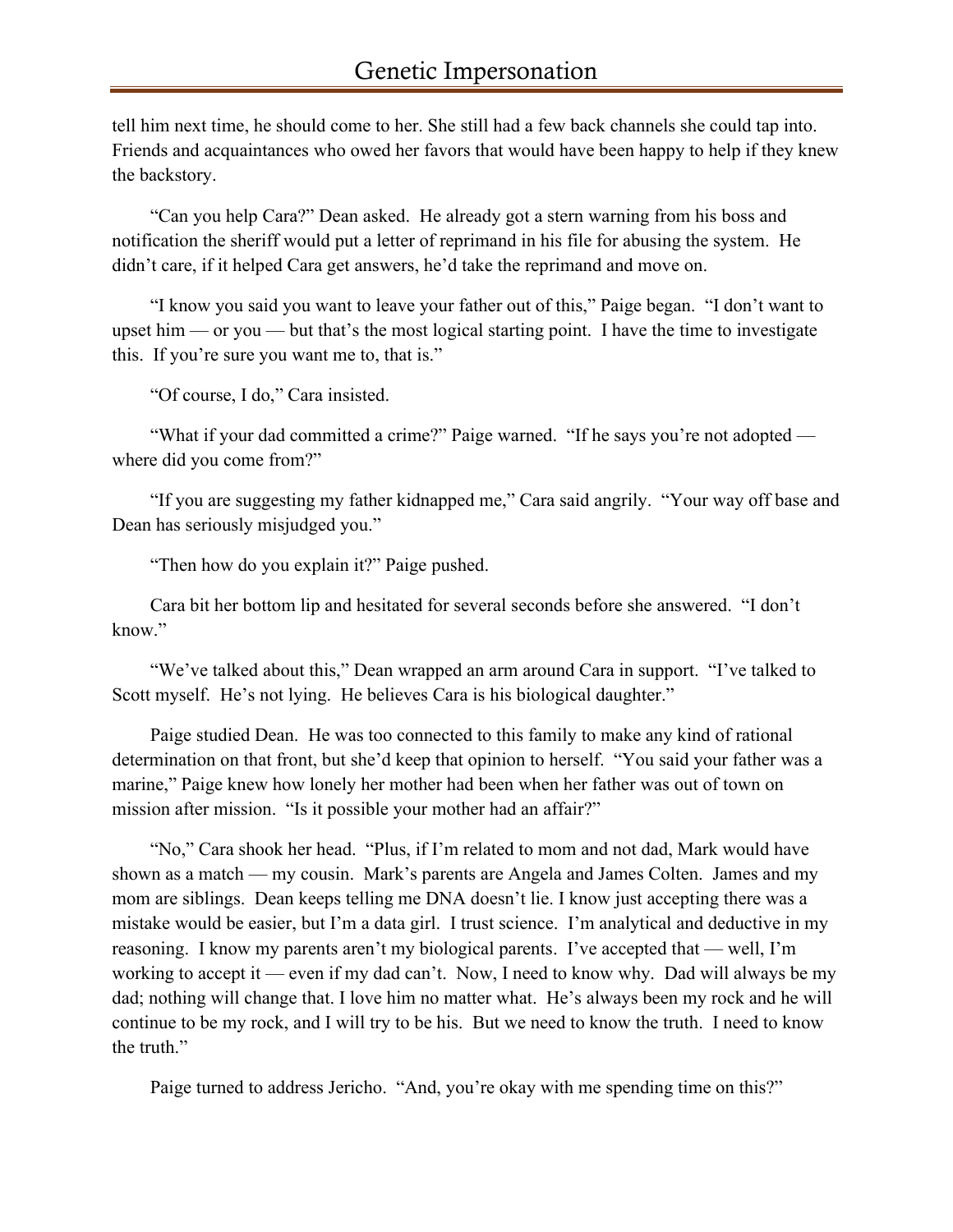"Within reason," Jericho nodded. "I'm approving you to work on it when we don't have anything pressing. I wouldn't want to deprive you of another visit to the Gibsons. Don't neglect active calls, but yes… give it whatever time you need to help Cara and Dean get answers."

"And if I stumble onto a crime?" Paige wondered.

"We'll deal with that when and if it comes," Jericho advised.

Paige took the next twenty minutes to gather information on Cara's father, her mother, and any extended family members she had detailed information on. Once she was finished, she stood. "I will need to talk to Scott Bentley myself. Will you call me the next time he comes to town for a visit. I'll do my best not to upset him, but if you want me to do this, I have to do it my way."

"Alright," Cara also stood. "Dean will let you know when dad comes up next time. He's hoping to get away sometime next week."

Dean stood and guided Cara out of the room. Paige watched until she was sure the two of them were far enough away, she could speak freely. "Have you checked them out yet?" she asked her boss.

"They check out," Jericho nodded. "Cara is twenty-four. Scott Bentley retired from the Marine Corp in 2011. He was a Major at the time. He immediately moved to Cedar City and worked in the Applied Technology Department for the past nine years. He's eligible to retire with a limited pension at the end of this year. The college has decided not to resume classes this fall so Mr. Bentley will be able to run his courses online. He's going to see how things go but plans to retire once he qualifies. I didn't check out the job with Dean's father because, I assume, he'd know if his dad hired his girlfriends' father to help out at the track. They appear legit. I know you'll do a deeper dive, but I didn't find anything that alarmed me."

"You mean Margie didn't find anything alarming," Paige corrected. "I will look deeper, but I'm relieved to hear they come off as legit. I was worried this was some kind of elaborate con. Dean's family has been through enough, they don't need more trouble. Especially with the shutdowns and the economical strain they're under right now."

"I agree," Jericho settled back in his chair. "Which is another reason I put you on this case."

"Is it a case?" Paige leaned against the door jam.

"That's what I want you to tell me," Jericho grinned. "Keep me in the loop on this. I hope there's an innocent answer to all of this, but we both know that's unlikely. I want to be there when Dean learns the truth."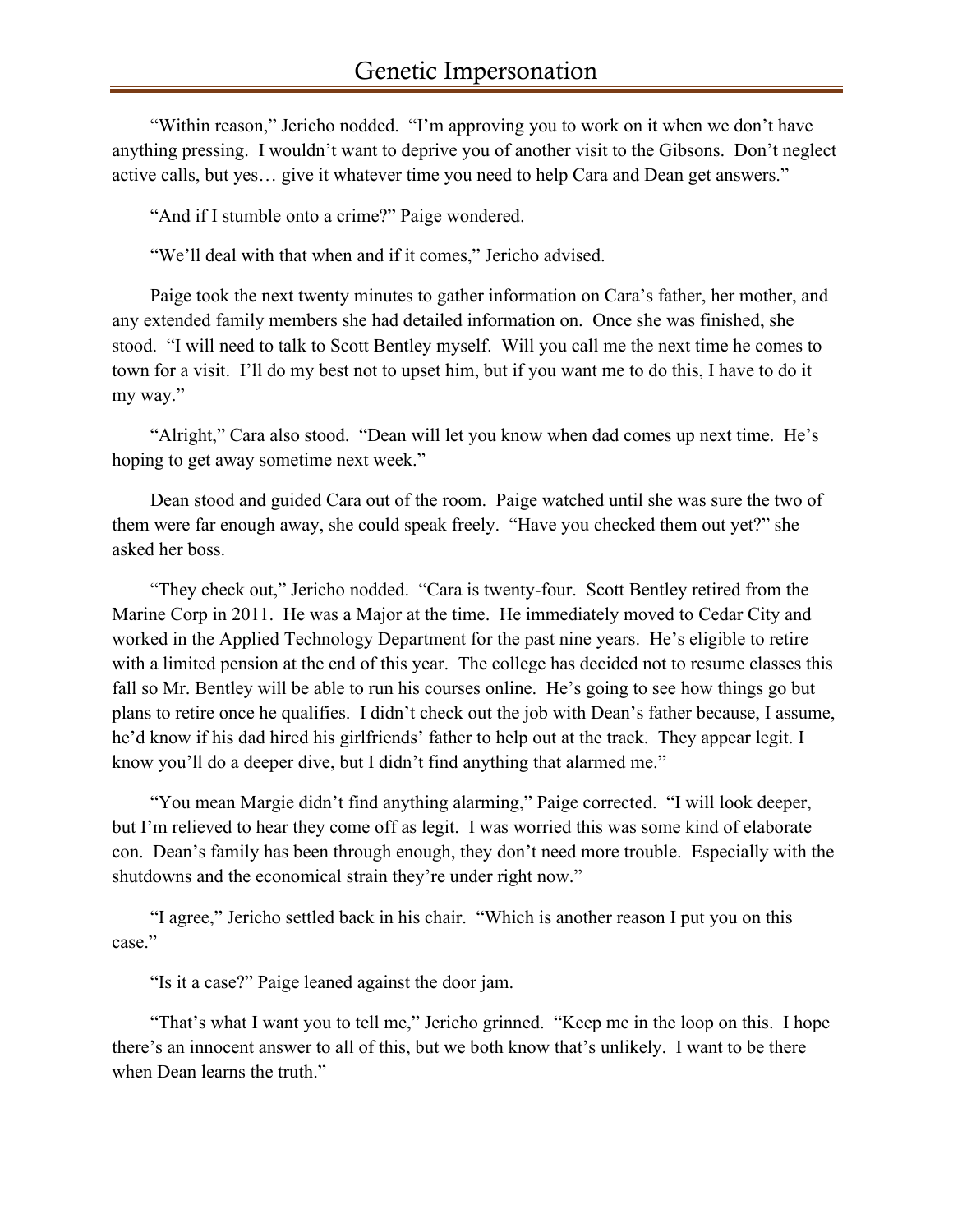"I can do that," Paige pushed off the wall.

"Anything new with the Gibsons?"

"Nope," Paige shrugged. "Just the usual. If they keep this up, I'm going to call Kathy over at the liquor store and insist she stop selling them Grey Goose."

"Won't work," Jericho smiled. "They'll just switch it up and start buying Smirnoff."

"The entire Vodka isle is off limits until this deadly virus is under control or the world ends, whichever comes last," Paige grumbled. "And no, I'm not kidding. I don't know how, but I will find a way."

"Just do it without getting me sued," Jericho insisted. He watched Paige leave the room knowing Dean and his mystery were in good hands. He just hoped Cara and her Scott Bentley were exactly what they claimed to be. Because, with Paige digging up skeletons, if they had something to hide … it wouldn't be a secret for long.

\*\*\*\*\*

Paige slid from her vehicle and slowly made her way to the front door of Cara's modest rental home. So far, she hadn't found any red flags in her background. She'd checked thoroughly. Dean was falling in love with the girl and Paige decided, since she'd been given permission, she'd turn over ever rock and search every closet for skeletons. She hadn't been able to find even one.

The first thing she'd done was check CODIS and the independent results Dean had paid an expert to verify. There was no doubt, Cara was not related to Scott Bentley. The man might insist it was all a mistake, but Paige knew otherwise. Now, she had to find out if Scott Bentley was hiding the truth, if he could solve the mystery but didn't want to, or if he was truly in the dark and just as baffled as his daughter. Dean insisted Cara's father was honest, courageous and had just as much integrity as Dean. Paige was determined to judge that for herself. She rang the bell and waited. It didn't take long. Within seconds, Cara was standing in the doorway. She was obviously nervous about the meeting.

"I promise," Paige reached out to shake Cara's hand. "I'll be respectful. I just need to ask him a few questions."

"I understand," Cara took a step back in invitation. Once Paige was inside, she reached out, resting her cold, soft hand on Paige's arm. "Can I be there? When you question him, I mean? Can I be there with him?"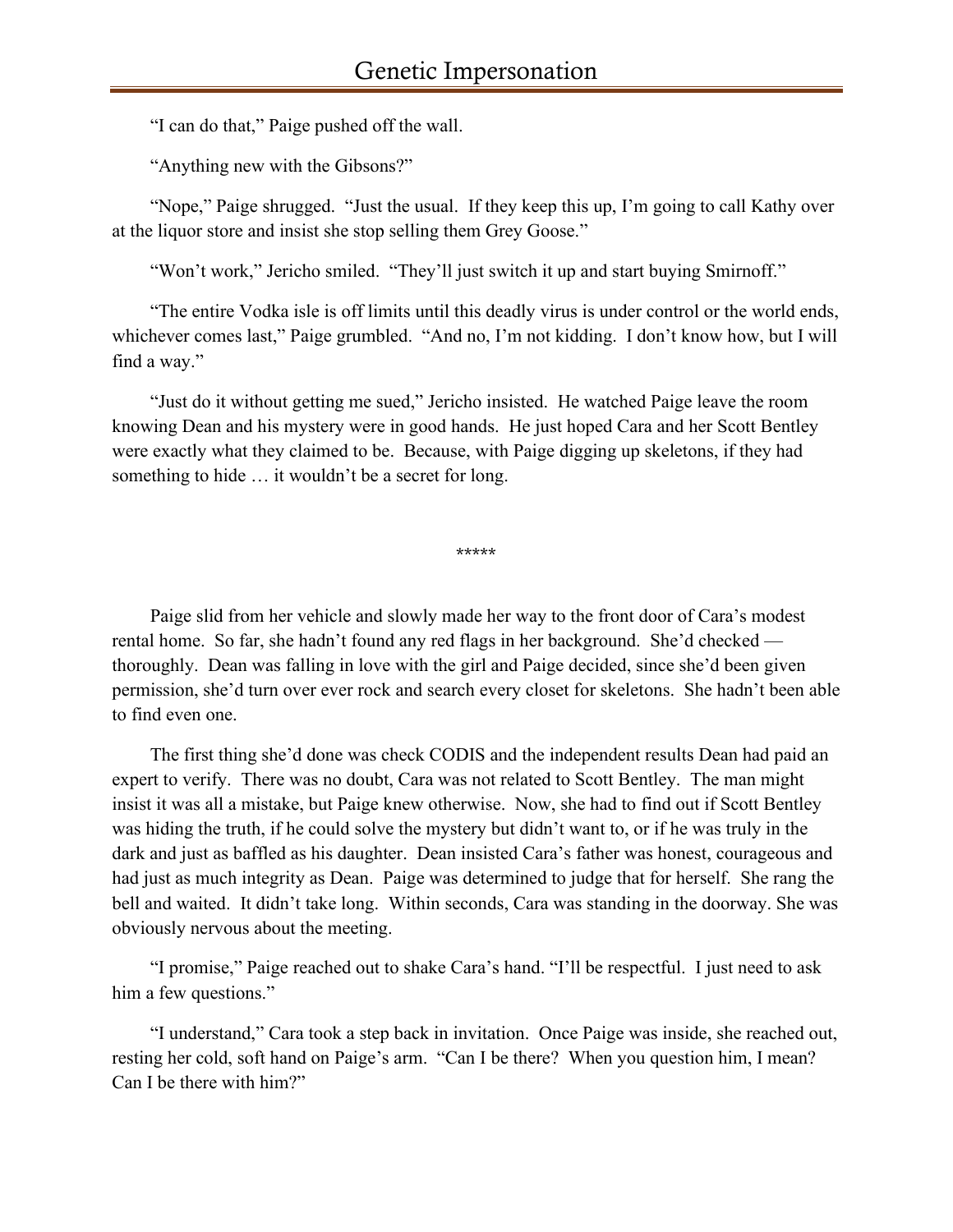"It would be better if I did this alone," Paige gave her hand a gentle pat. "Trust me. This isn't an interrogation. We're just going to have a friendly talk."

"Then why can't I be in the room?"

"Because I want him to feel comfortable answering all my questions," Paige explained. "There are some things he might try to hide to protect his daughter. Like if your mom did have an affair. That's something a father wouldn't want to talk about with his little girl in the room."

"I'm hardly little," Cara mumbled.

"To your dad," Paige grinned. "You will always be little."

"Okay," Cara relented. "You're right. There are things he won't answer if I'm there. I agreed to do this your way. I'm going to trust you."

"Good," Paige followed Cara into what looked like a sitting room. The house was too small to have a formal sitting area or a den. The space was small, but somehow Cara was able to make it feel comfortable and cozy. She moved forward and stopped in front of a chair directly across from a tall, muscular man that was currently sitting on a small sofa.

Scott Bentley stood and held out his hand. "You must be Deputy Carter. I'm Scott Bentley."

"You can call me Paige," she settled into the chair and waited for him to return to his seat.

"Cara, baby," his entire face softened when he turned to address his daughter. "Could you bring us something to drink?" He turned back to Paige. "We could make a fresh pot of coffee or there's iced tea, I think we still have some orange juice and, of course, we have cola. I'm afraid my daughter only allows diet in the house but it's cold."

"Actually," Paige shifted and glanced at Cara. "Ice water would be great."

"I'll take some juice," Scott told her. "Whatever we have is fine."

Paige waited until Cara had returned with their drinks, slid out of the room, and silently slid the door closed before she began. "I can see you two are very close."

"We are," Scott studied the closed door. "I don't have anything to hide if that's what you think. She's my daughter. I can't explain the DNA mix up. I know how accurate that stuff is. But Cara is my daughter, she has to be."

"I'm not here to dispute that," Paige decided to start easy. "Do you mind if I record this, so we only have to do it once?"

"No," Scott motioned absently with his hand. "That's fine."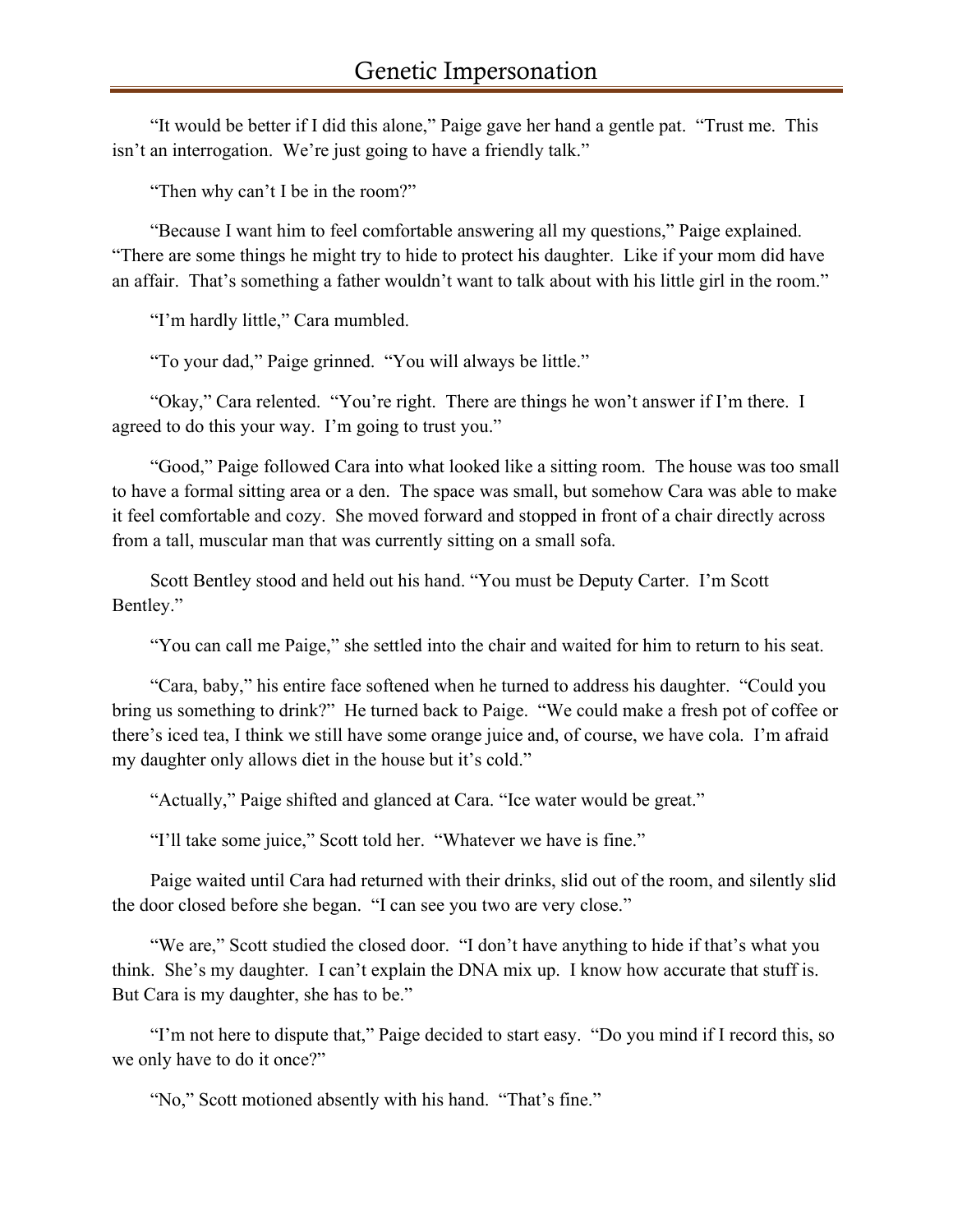"Okay. Tell me about that time — when Cara was born. What was going on in your life? How was your marriage? Were you on a mission?"

"If you're implying there were problems in my marriage, you're wrong," Scott took a deep breath and tried to remain calm.

"I'm not," Paige said flatly. "Before we begin, let me tell you a little about me. I was an Army brat. I hope you won't hold that against me. I know there's a bit of a rivalry between the two branches."

Scott smiled. "A bit."

"My father was a Ranger and he was gone a lot," Paige continued. "Mom tried to be strong, but I always knew she was really unhappy when dad was gone. For me, it was just the way it was. I didn't know anything else. When I got older, I realized mom wasn't just unhappy. She was constantly worried, and she was lonely. I'm just trying to get an idea of where you and your wife were emotionally, as partners, as people, when Cara was born. Was there a strain on the marriage because you were deployed? Were you on leave? Was it a time when you were living at the base waiting for your next mission? Run me through it, tell me about your life at that time."

"Alright," Scott focused on his glass and tried to remember what life was like during that time. "Cara was born in March of 1996. The conflict in the Persian Gulf was over — Desert Storm was considered a success in 1991, but I was still on leave until mid-1992. That was a difficult time for Nadia because she knew I was in a dangerous assignment. Once I returned, instead of getting a post here in the states, I was assigned to Okinawa Japan. Nadia went with me and both of us loved it there. We returned to the states in 1995. At that time, it felt like our marriage was stronger than it had ever been. Shortly after arriving back in the states, Nadia discovered she was pregnant. We were both thrilled and anxious to start a family. Originally, I was supposed to be stateside for the next couple years, but a situation arose that took me back to Kuwait."

"How far along was Nadia at that time?" Paige wondered.

"About five months," Scott took a sip of his juice before he continued. "She was upset that I'd be gone for the birth of our first child. To be honest, I was upset that I'd miss such an important milestone in our lives — and Cara's. It couldn't be helped, that was the life I chose. Before I shipped out, we packed up a few things and Nadia went to stay with her parents. They had a large ranch near Edwards, Colorado. It's a beautiful place with a large home and property that borders a national forest. Nadia always loved it there because it was so peaceful. We thought it was her best option. I didn't like the idea of her being alone those last few months of her pregnancy."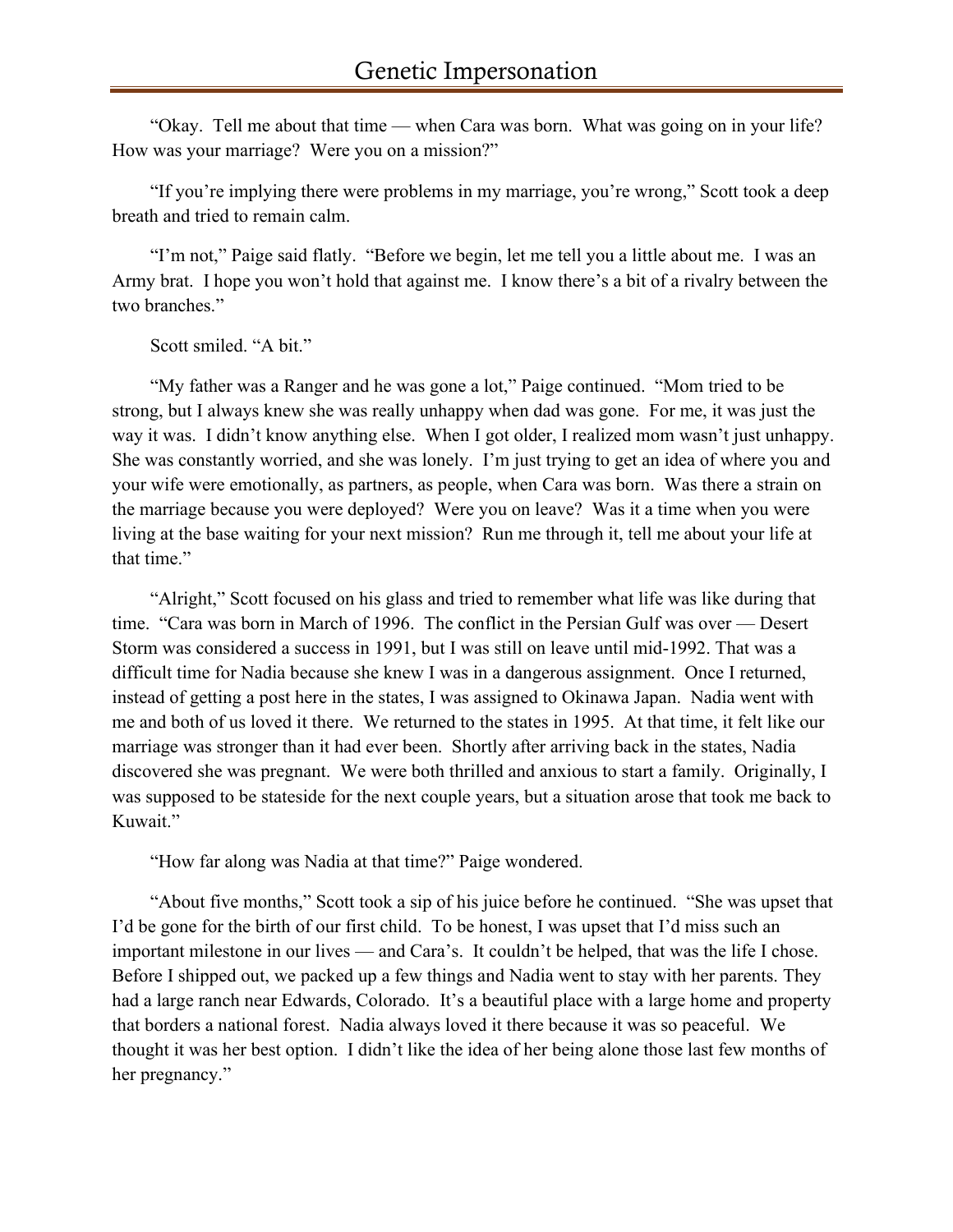"So," Paige considered. "You were in Kuwait when your daughter was born?"

"I was," Scott agreed. "What are you getting at?"

"Nothing," Paige shrugged. "Just trying to get the big picture. How old was Cara when you returned?"

"I believe it was a six-month deployment, so Cara was about two months old when I returned," Scott strained to remember, it was so long ago.

"Okay," Paige made a note of the timeline. "So, you get home and then what happened? Did you stay in Colorado?"

"No," Scott strained to remember. "I believe that's when I was stationed in Texas."

"And how long did you live there?"

"A little over three years," Scott said slowly. "I think that's correct. Our son, Micah was born."

"How many children do you have?" Paige asked. She already knew, but she wanted him to relax again.

"Just two," Scott told her. "Nadia easily miscarried. She had a hard time carrying our children full-term. Once we had two amazing babies, we stopped trying. It was just too hard on her. It was hard on both of us. The excitement, then the disappointment and the sorrow. We decided to be grateful for the children we had."

That was interesting and the first Paige heard there may have been health complications with the mother. "Okay, Mr. Bentley, I'm going to be blunt. Is there any reason to believe your wife may have had another miscarriage and adopted a baby while you were away?"

"No," Scott answered immediately. "First, she was careful. It's the reason I insisted she stay with my parents while I was gone. Plus, she would miscarriage in the first trimester. If she carried the child into the fifth month, the pregnancy was fine. I was there for my son's birth and I know there weren't any problems — not after those first three to four months."

"Alright," Paige considered. "Do you still have contact with Nadia's parents?"

"We do," Scott sighed. "I was hoping we wouldn't have to bring them into this but I'm still on good terms with them and Cara has an excellent relationship with her grandparents. Cara's grandfather, Liam Bennett, he suffers from Alzheimer's, so I doubt he'll be much help. Natasha, Nadia's mother, she's still sharp as a tack. If you need to talk to them, talk to Natasha; but, please don't upset her. She has her hands full taking care of Liam."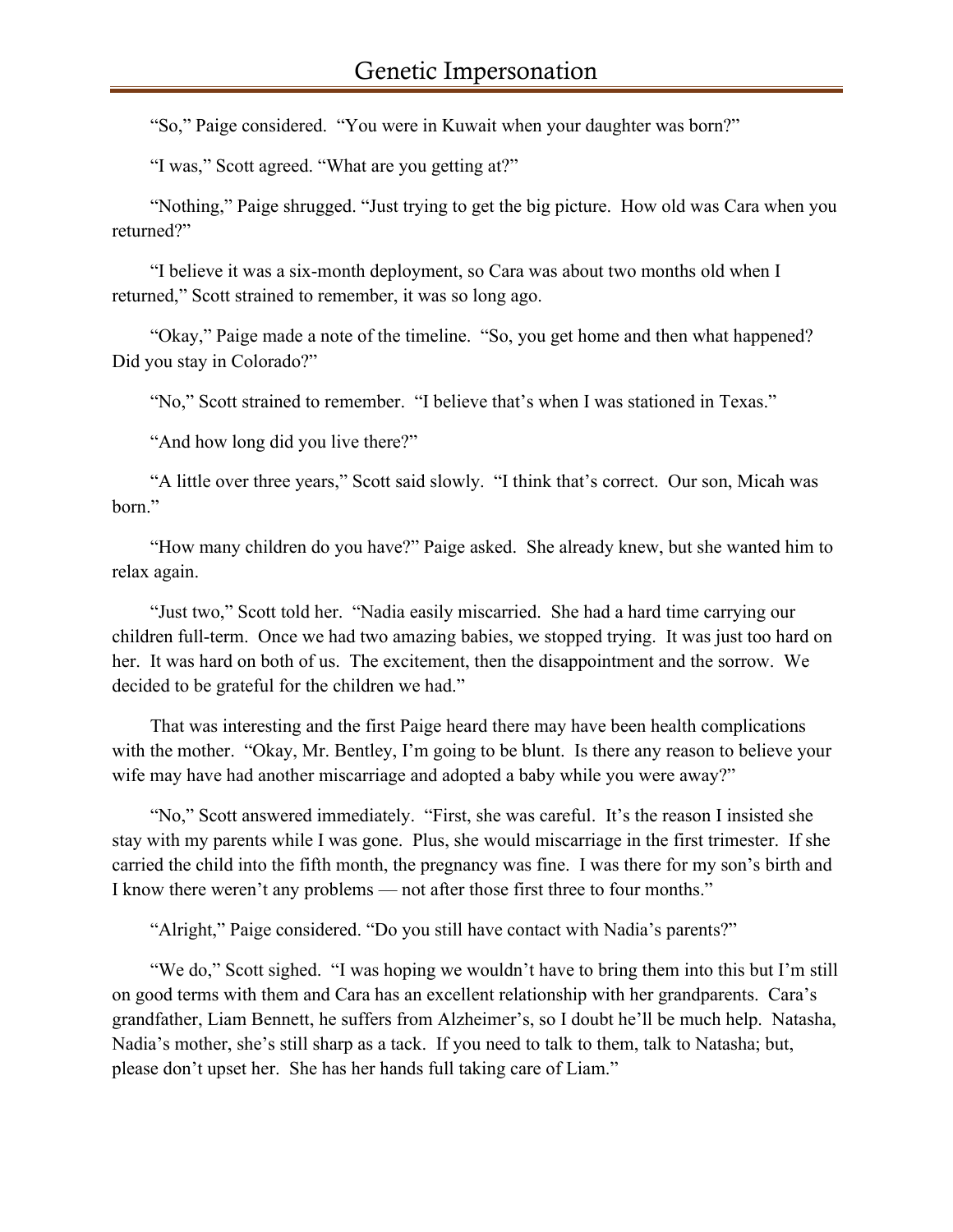"I appreciate your time," Paige stood, not answering Scott's request. She couldn't make any promises, so she planned to avoid the request altogether. Cara deserved to know the truth. "I'll be in touch."

\*\*\*\*\*

Three hours later, Paige was sitting behind her desk, typing out a report. She'd been dispatched to a gas theft and an ungovernable juvenile on her way back to the office. She glanced up when Dean dropped into her visitor's chair.

"Cara said you left without talking to her," Dean accused.

"I did," Paige settled back. "I know your girlfriend wants regular updates, but that's not how I work. You know an investigation like this takes a lot of twists and turns before we uncover the real story behind the mystery. I won't share anything until I'm absolutely sure it's correct."

"I do understand that," Dean sighed. "Cara doesn't. She's not a patient woman, Paige. Give me something I can use to get her to back off and relax."

Paige laughed. "You are in serious trouble, buddy."

"Tell me about it," Dean sighed again. "I keep telling myself I'm too young to get this serious, but when I start to back off, I miss her."

"Then don't back off," Paige suggested. "Just take things slow. Let them develop the way things gradually progressed with me and my adorable neighbor."

"Ha," Dean shook his head. "Bite your tongue. I know what the two of you went through before you finally tied the knot. I seriously do not want to experience anything even remotely close to kidnapping, terrorist plots, B&E's, ex-girlfriends…"

"Okay," Paige laughed. "I get it. Bad suggestion. Just let things progress naturally and see where they go. You might be surprised. She seems like a really nice girl."

"You seem surprised by that," Dean narrowed his eyes at her.

"Not exactly," Paige stood and gathered up her files. "Relieved, grateful, happy for you and your family. Not surprised."

"You thought this was some kind of con," Dean accused.

"I did," Paige said unapologetically. "And I'm happy I was wrong."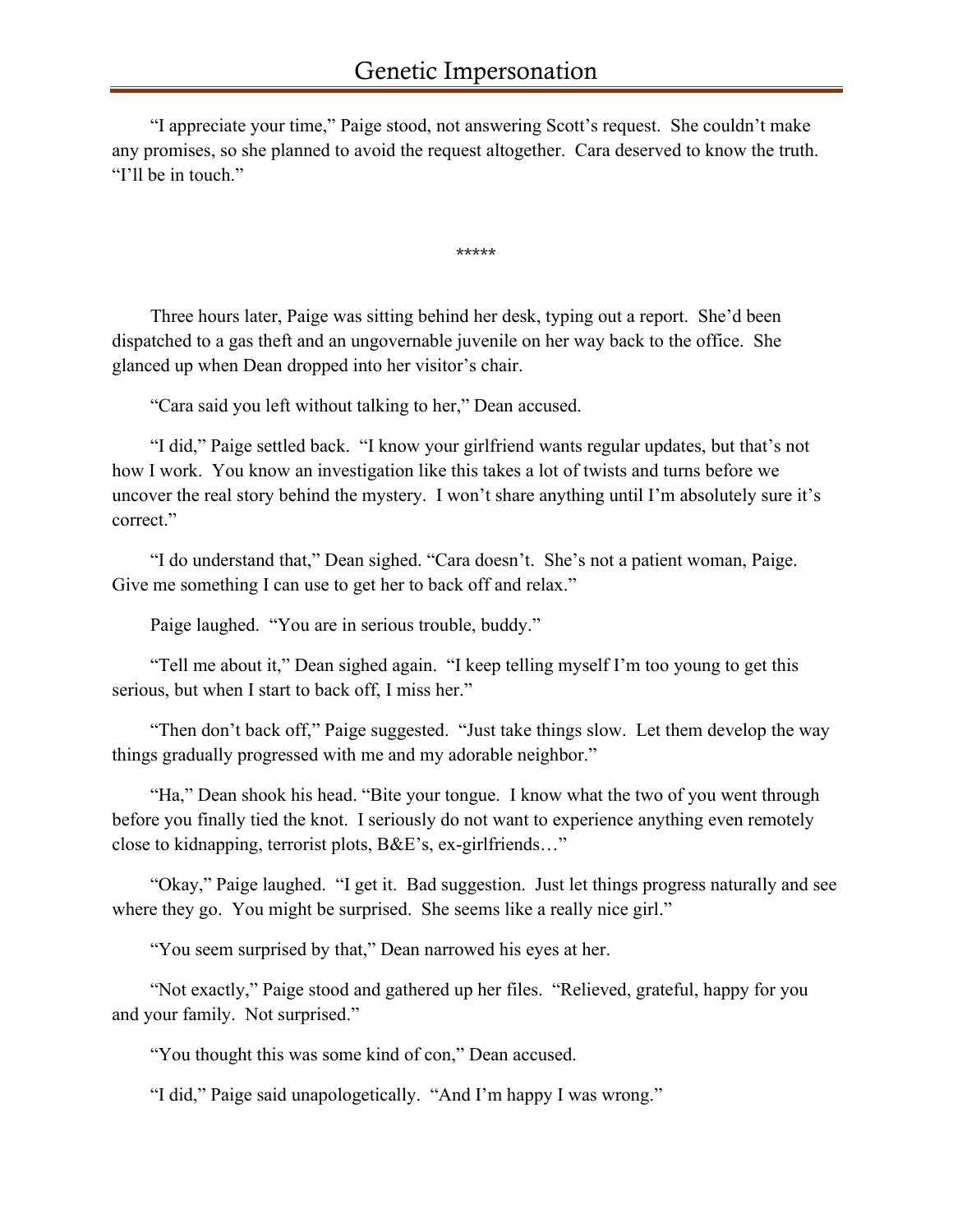Dean thought he should be mad, but instead he was grateful. "Thanks."

"For?" Paige slid the strap of her bag over her shoulder.

"Caring enough to check," Dean shrugged. "Now, back to the case. What's your next move?"

"I've been researching the grandparents," Paige pulled open the back door. "Cara's mother's parents. They still live in Colorado. I want to get as much information as I can on them before I take a little trip."

"You're going to see them?" Dean asked, surprised.

"Maybe," Paige dumped her gear onto her backseat and turned to face Dean. "At the moment, I'm looking for missing babies near Edwards, Colorado in 1996."

"You talked to Scott," Dean objected. "You can't still think he abducted a child."

"No," Paige gave him a reassuring smile. "I believe him. I don't think he had anything to do with this. I do, however, wonder if something happened to Nadia's baby. The baby she was pregnant with when Scott was halfway around the world and she did something in desperation. Something she never even told him about."

"That's just…" Dean didn't have a word to describe how messed up that sounded.

"I'm working on it," Paige told him. "You told Cara to trust me. Now, it's time for you to do the same. See you tomorrow."

\*\*\*\*\*

Paige stepped through the door and smelled something delicious. She dropped everything onto the couch, including her gun belt, then made her way to the kitchen. Dax was standing in front of the stove talking on the phone while he stirred something in a large pot.

Paige moved in behind him and started to reach out but had to pivot and duck when Dax turned abruptly. He hit the handle of the pot, scrambled to prevent their dinner from tumbling to the floor, dropped his phone — which skittered across the floor and crashed into the underside of the cabinet below the sink, cursed, then scowled when he realized Paige was doubled over, laughing.

"Laugh it up," Dax flipped the heat off the pot of chili he was preparing and leaned over to snatch up his phone. "I'll call you later," he barked before disconnecting the line.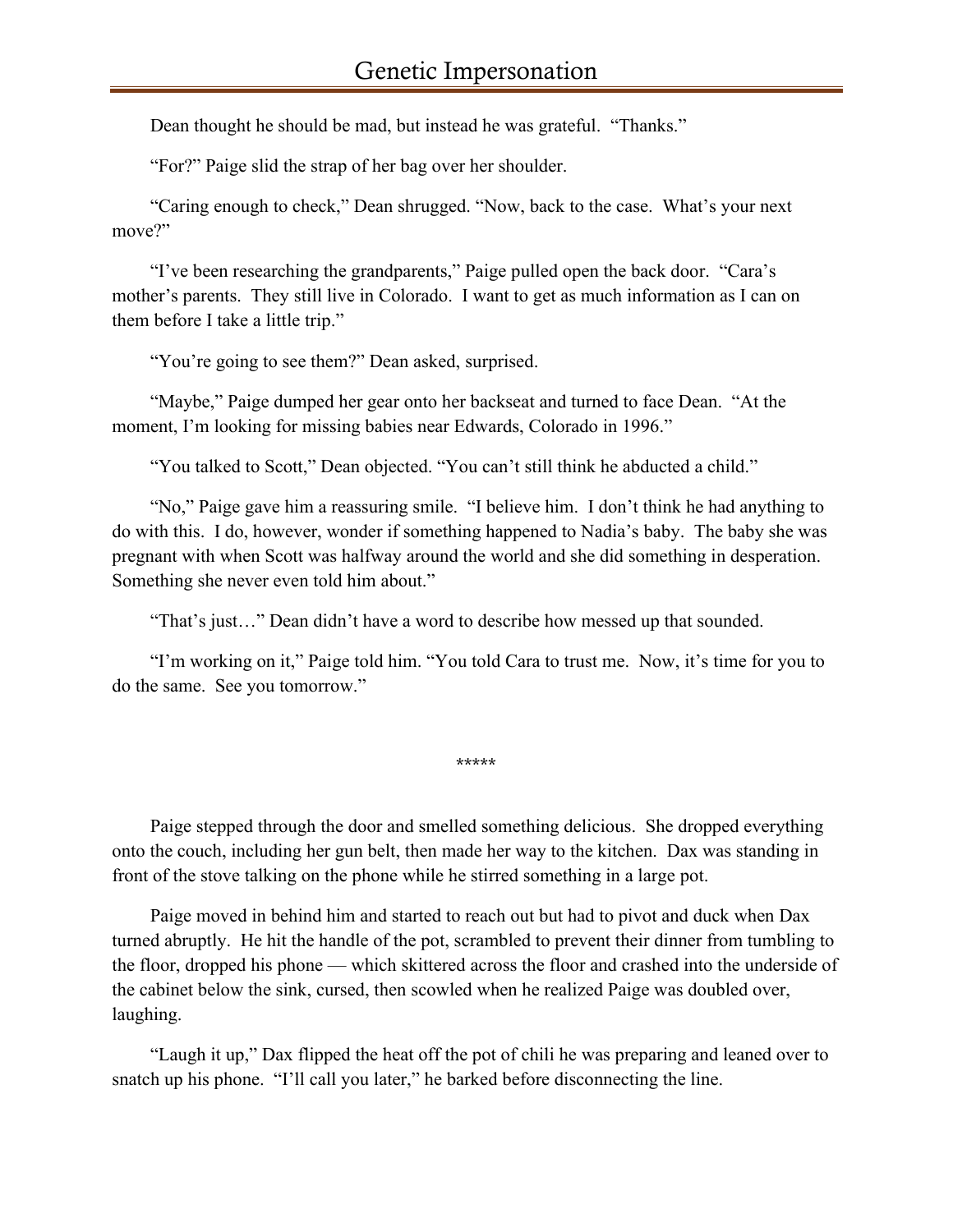Paige moved to the stove, snatched up the spoon Dax had been using, and dipped it into the bubbling, spicy liquid. She scooped out a generous bite, paused to blow on the steaming beans and chunks of meat then slurped the contents into her mouth.

Dax watched her, grinning when she lunged for the fridge and pulled out a gallon milk. Clearly, her impatience came with consequences. "Now that you burned the roof of your mouth, want to tell me why you're sneaking around in my kitchen?"

"I didn't sneak," Paige objected. "That's amazing." She pointed to the chili.

"It's nearly finished," Dax moved forward and wrapped his arms around Paige, pulling her against his chest. "If you're going to sneak, I should at least get a 'honey, I'm home' kiss."

Paige pushed up onto her tiptoes, pressed her lips to his then tried to back away.

Dax held on tighter and pulled her closer. "Nuh-huh."

Paige laughed, but melted into him. The man had moves, and she could never resist a single one of them. Far too soon, Dax pulled back and stepped away. He moved to the stove and stirred his masterpiece. Paige watched him, silently. Sometimes, she was still amazed they were married, and this amazing man was her husband.

"Any progress on the mystery of Dean's new flame?" Dax asked over his shoulder.

"Huh?" Paige asked before she pulled herself out of her daydream.

Dax dumped the chili into a serving bowl, glanced at Paige, and smiled. "Did dad do it? Did dad do it with the sexy military nurse? Oh, I know, did mom seduce the pool boy who had already gotten his stripper girlfriend pregnant? But she couldn't care for her child because a famous Hollywood scout dropped into the private club where she worked and offered her the job of a lifetime. In desperation, she asked the nice lady that engaged in a little afternoon delight with her man to help a girl out of a bind."

"Sure," Paige settled onto one of the kitchen chairs. "Because hotshot Hollywood types always wander into seedy bars in Colorado to yank pregnant strippers out of poverty and into the limelight."

"Who said the bar was seedy?" Dax set the chili on the table, then returned to the stove to pull the rolls out of the oven.

Paige laughed. "That was the only part that rubbed you the wrong way?"

Dax slid onto his chair smiling. "Why Colorado?"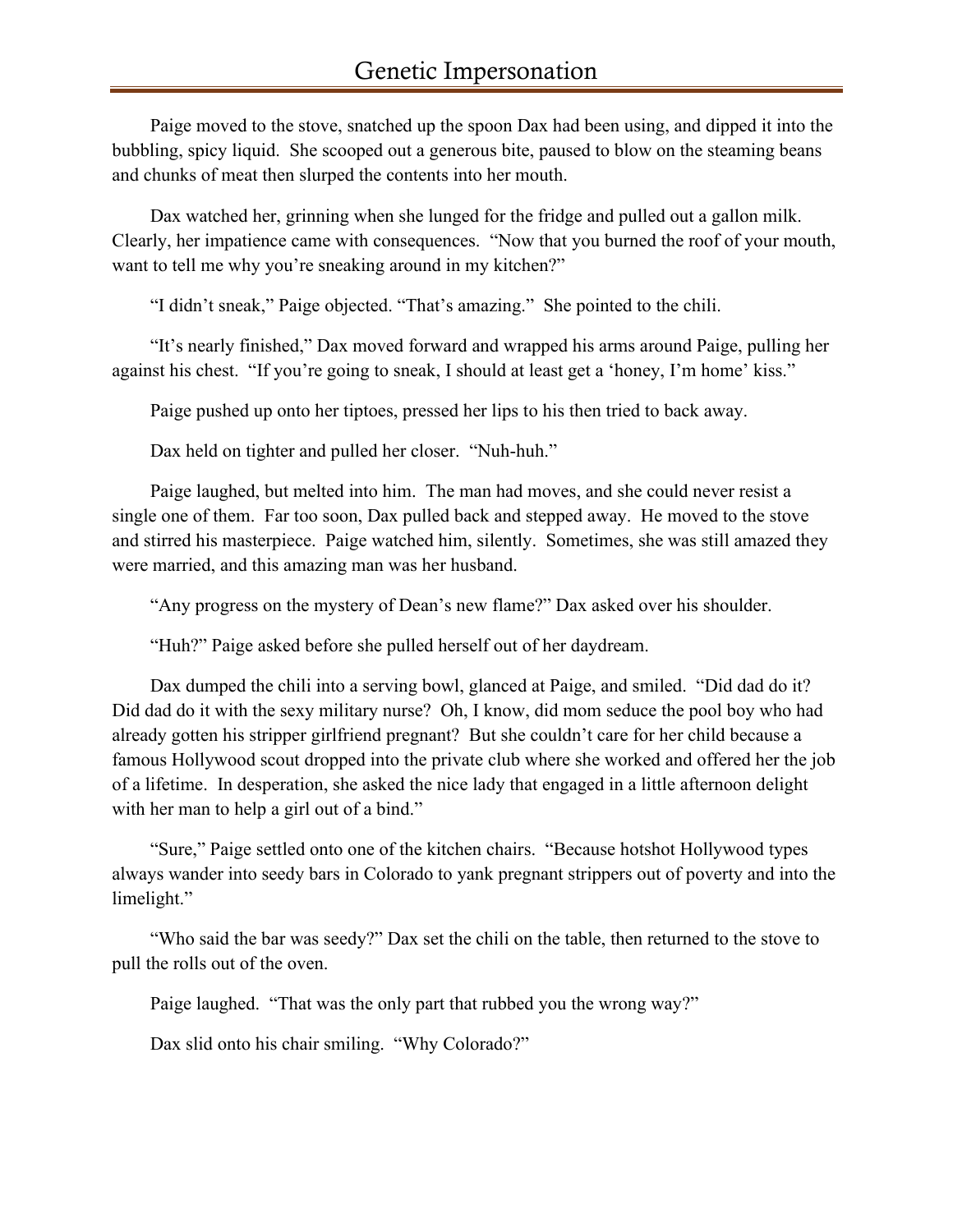Paige dished her plate and then gave Dax a recap of her interview with Scott Bentley. When she finished and Dax didn't say anything, she forced herself to wait a few more seconds. Finally, she couldn't take it any longer. "Well?" she scowled.

"Well what?" Dax considered.

"No words of wisdom?" she asked. "No King of the Intellectual advice on this one?"

"I love that you think I'm the King of the Intellectuals," Dax grinned. "I wonder if you meant to let that one slip."

"Shut up," Paige slugged him. "Tell me what you think."

"I'm just wondering why this is a police matter," Dax pondered all the angles.

"It might not be," Paige admitted. "On the other hand, it might have been an abduction that went unsolved for twenty-four years."

"Have you checked?" Dax asked. "How many abductions were there in Colorado during this time frame that involved newborn girls?"

"I haven't found any," Paige sighed.

"I figured that would have been your next step," Dax stood and dished himself another bowl of chili. "So, what's next?"

"I'm going to finish going through the missing child or possible abduction cases tonight," Paige warned.

"That should be fun," Dax dug into his meal.

"It shouldn't take too long," Paige told him, frustrated she wasn't getting anywhere.

"What's bothering you?" he knew how Paige operated. Running through the case with him helped her see things she missed on the first go around.

"I don't even know if we have a case," Paige admitted. "I'm basically helping a friend solve a mystery and I can't decide how I feel about that. Should I be using police resources to solve a non-police related family secret?"

"Sure," Dax shrugged. "Because it could be a crime. And if that's not reason enough, your boss told you to. Personally, as a citizen, I think you should use your resources to determine if a crime was committed. Once you are absolutely certain it was just a dark family secret, but no laws were broken — then you can stop. Or, you can continue and feel guilty because you're wasting taxpayer money."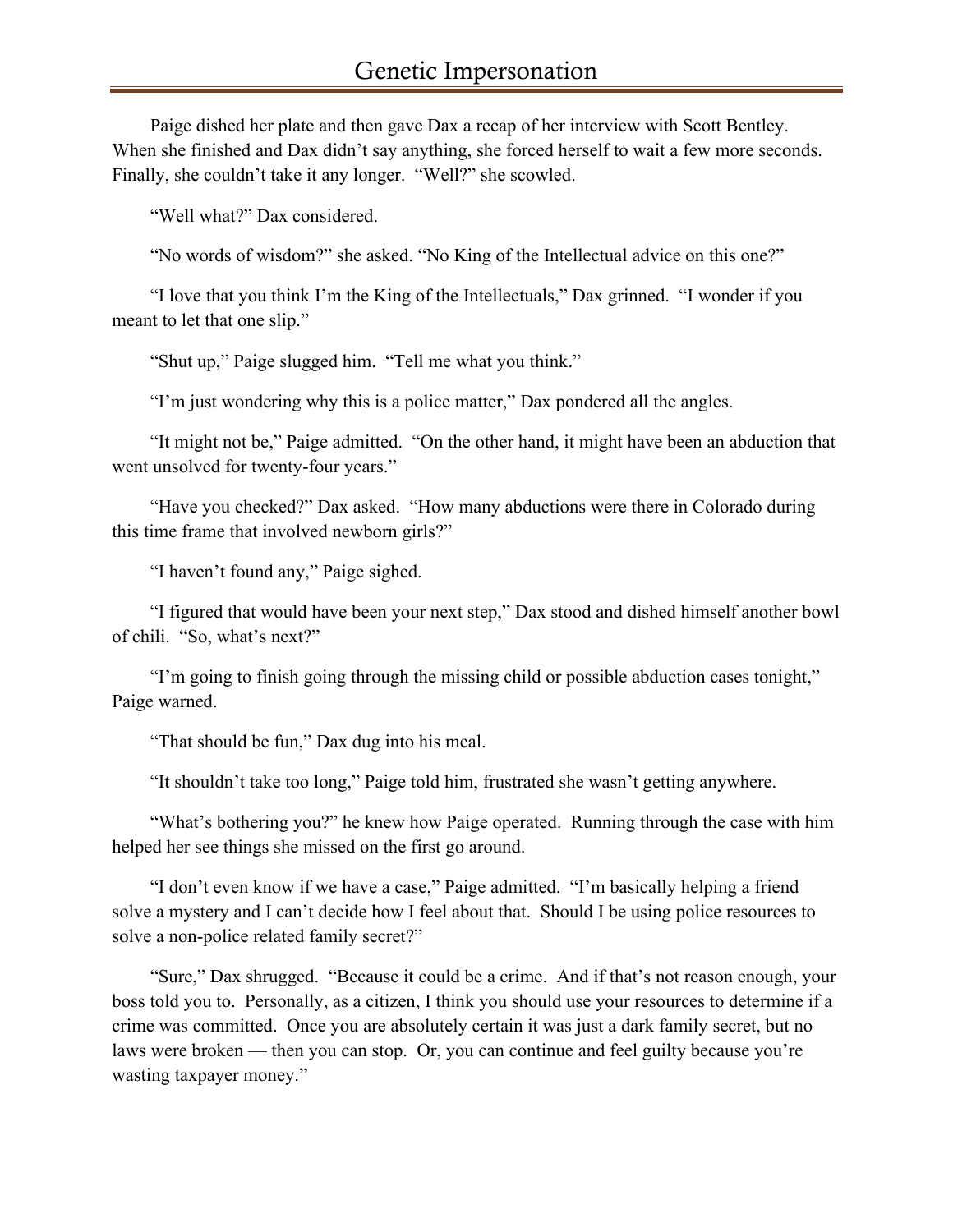"What crime was committed?" Paige pushed.

"I have no idea, I'm just the King," Dax shrugged.

"Funny," Paige sobered. "I'm serious."

Dax reached out and took her hand. "I think you should stop worrying about why you're doing it. Or if you should be doing it. Just solve the mystery and move on. Dean needs your help. For me, that's reason enough. You said this girl seems perfect for him. That's another reason this works for me. And, if that doesn't cover it, Jericho asked you to."

"But," Paige began.

"And, you don't know there wasn't a crime. The woman could have been abducted from really great parents when she was an infant and she needs to know if that's the case. If you don't find any missing kids that fit in the Edwards area, fan out. She could have driven several hundred miles, snatched the kid, and returned to her parents with a 'look ma, I'm a mommy."

Paige smiled and shook her head. "I doubt that. I think I want to interview Nadia's mother. If anyone knows the truth, she does."

"Probably," Dax focused on the last bite of his chili.

"What?" Paige frowned. "I missed a step, what was it?"

"I'm not a cop, babe. I'm just the King," Dax caught her arm when she tried to punch him and pulled her against him. "Want to go upstairs and discuss my next decree?"

"No," Paige pulled her arm away, laughing. "What did I miss?"

"You may have already done it," Dax stood and began clearing the table. "I'm just wondering if Cara has given you the information on her matches."

"Her what?" Paige stood to help.

"She did one of those DNA kits to see who matched," Dax explained. "We know she didn't match with the family she was supposed to. Who did she match with?"

Paige stopped in the middle of the kitchen, she blinked once, then again as she stared at Dax. "I'm an idiot."

"But you're my idiot," Dax wrapped his arms around her and kissed her before she could object. When she tried to pull away, he deepened the kiss.

"I have work," Paige objected.

"Me too," Dax smiled. "Let's play hooky."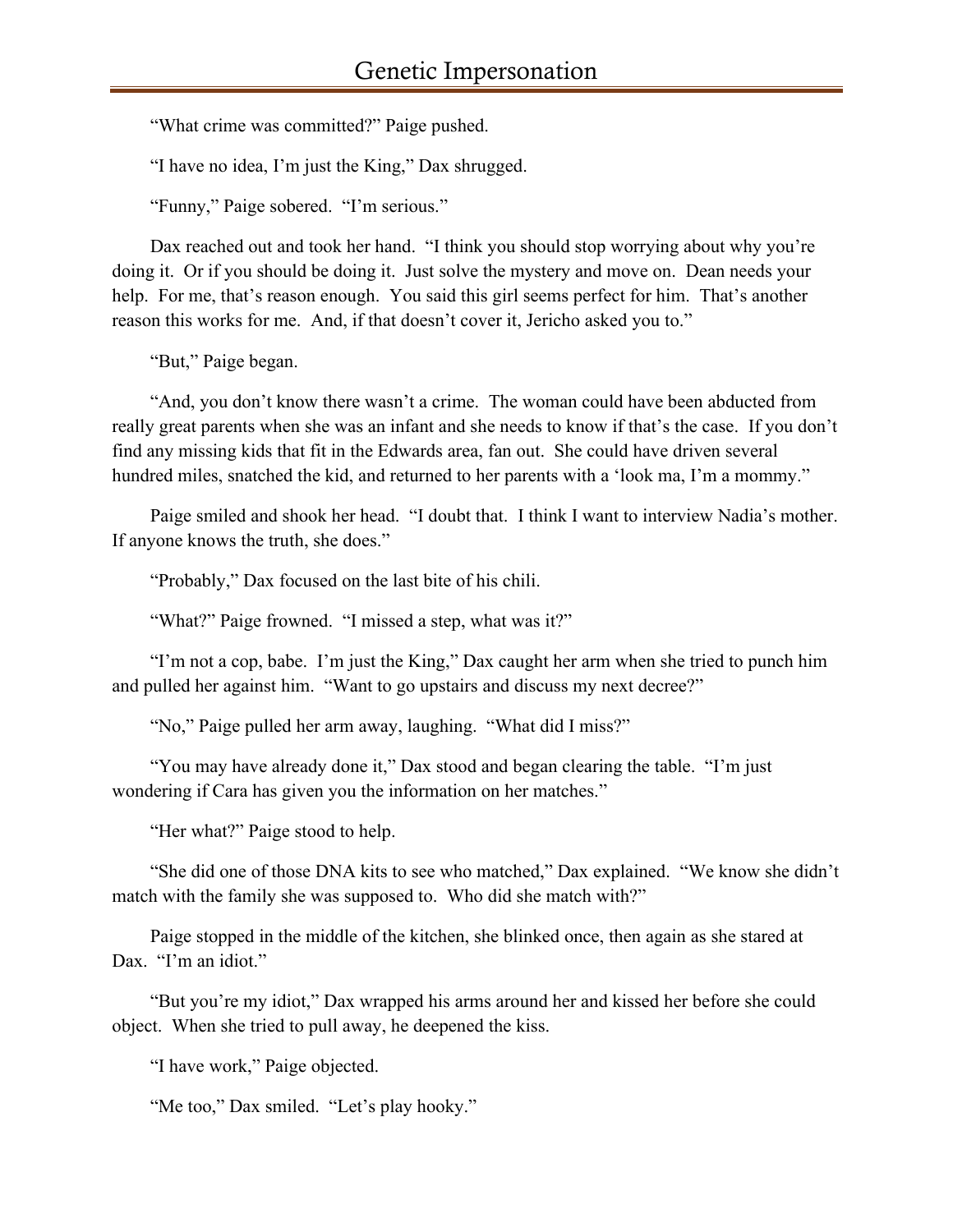\*\*\*\*\*

The next day, Paige was sitting at her desk going through the last of the missing child reports in Colorado in 1996. She should have worked on this last night but once again, Dax distracted her, and she didn't get any work done. She was smiling when Dean stepped through the door and stopped in front of her desk.

"Morning," Dean settled into one of her chairs. "Anything new?"

"Not really," Paige pushed the printouts aside to focus on Dean. "I'd like to look at Cara's profile, on that ancestry site. I want to see who she did match with. We know she didn't match with the Bentley's or the Bennett's. Who did she match with?"

"Oh," Dean frowned. "Paige, will you be honest with me?"

"Sure," Paige waited.

"Do you think Cara was kidnapped as a baby?"

"I don't have any evidence to support that," Paige said truthfully.

"But you can't rule it out," Dean pushed.

"Not yet," Paige shrugged. "I know that's why you're so worried. I know it's the reason you didn't look into this yourself. Here's what I can tell you. I don't think Cara's father was involved. You were right about that. He comes across as truthful and sincere. And, if he knew Cara wasn't his kid… that man belongs on the big screen."

"So, what does that mean?" Dean stared out the large front window.

"It means I keep digging," Paige told him. "And I want to start by figuring out who she is related to. Then, I can run the name and see if there are any missing kids with that last name, who were kidnapped around that time."

"Cara should be home," Dean stood. "Let's go pay her a visit."

\*\*\*\*\*

It took all morning, but with the help of Dean and Cara, Paige finally had a good idea what family Cara came from. It was impossible to narrow it down to one specific person. There were several brothers in the family. She did have a general idea, though. Now, she was back at her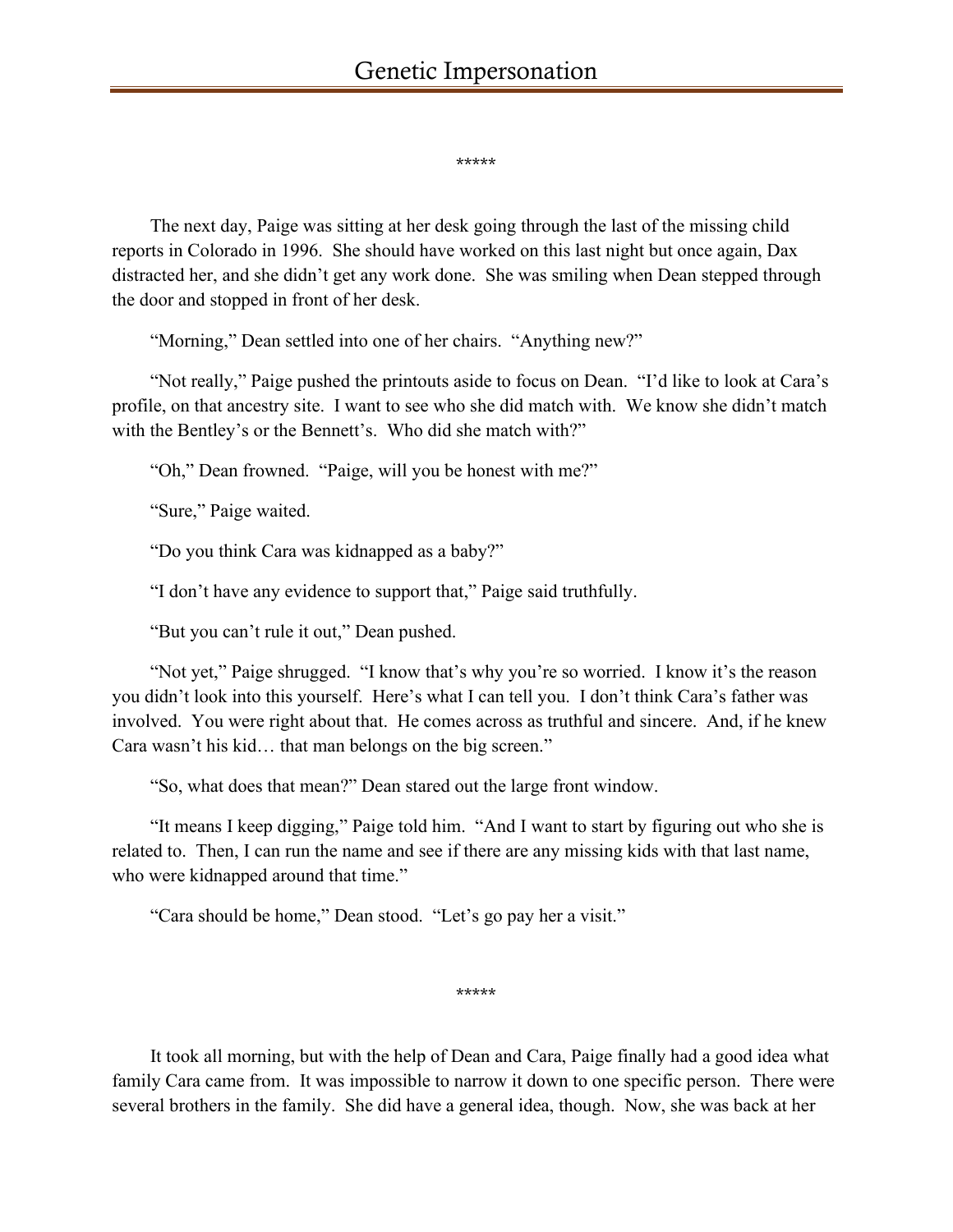desk, trying to locate records on the dad. Once she found him, she should be able to follow it down through each kid. One of them had to live around Colorado. Or they had at one time. She was positive she was on the right track.

Jericho stepped into the office, started for his door, pivoted, and settled into one of her chairs. "Any progress?"

"Maybe," Paige ran him through what she had.

"If you narrow down the father, what are you planning to do with that information?" Jericho asked.

"I don't know," Paige admitted. "It's tricky. The dad doesn't always now he has a kid. You know that. Sometimes mom sees that double pink line and panics. She might have the baby and raise it herself, or she might silently put it up for adoption. We learned firsthand how far some parents will go to get a baby when Sean's nephew disappeared. Nadia was having problems, experienced a lot of miscarriages. What if she lost the baby and bought Cara from a desperate mother? That's not illegal. But if we start snooping around and dad finds out… he might not be all cordial and understanding when he learns something like that was kept from him all these years."

"Keep tugging that line and see what you come up with," Jericho decided. "Plan on heading to Colorado tomorrow. You can interview the grandmother and find out what she knows. Once you check off that box, we'll sit down with Dean and discuss where to go from there."

"You sure you want me to leave town tomorrow?" Paige wondered. "Gage is still out of town with the football team. That's going to leave you shorthanded."

"I'm sure we'll find a way to manage without you," Jericho stood. "Talk to the grandmother. If we're lucky, she knows what happened and we can close this one out and give Dean, Cara and her father peace of mind."

"Don't count on in," Paige mumbled once Jericho was safely inside his office. She went back to running names, hoping something would pop and she'd figure this out. It didn't. When her phone rang, she absently answered, deeply lost in a long list of property that belonged to a family named Turner. "Deputy Carter."

"King Hamilton," Dax laughed. "I'm just calling to let you know it's going to be a long night. Someone distracted me last night, so I didn't get my work done. A minor bump has come up with one of the training sessions and we need to get it ironed out tonight."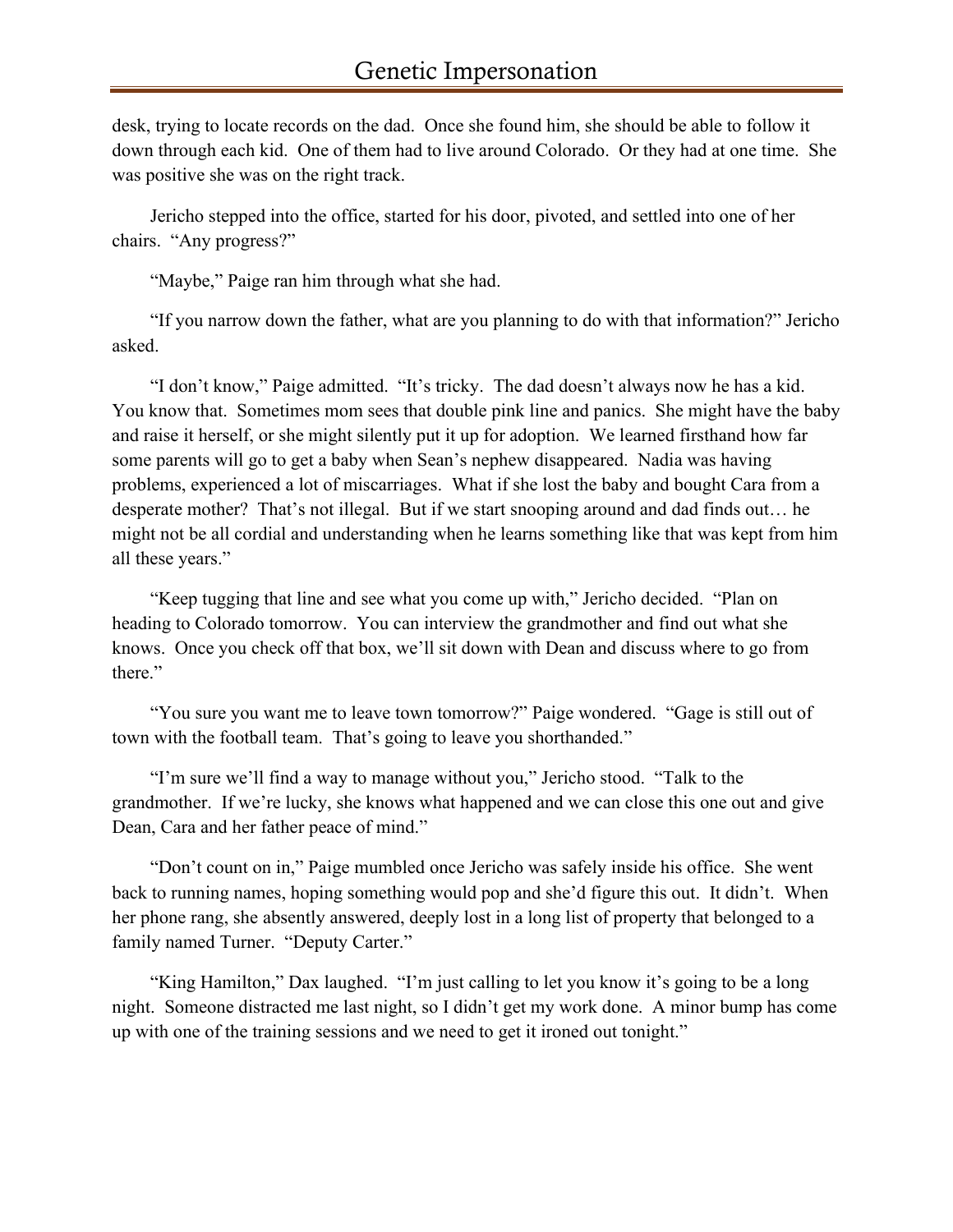"You can try to blame that on me," Paige grinned. "But it's not going to fly. Anyway, I'm at the office sifting through records. I've got enough to do to last several hours, don't worry about me. I can grab something for dinner on the way home if I don't get a chance before that."

"Make sure you get the chance," Dax ordered. "I'll try not to be too late. I'll make it up to you tomorrow. Should be a light day on my end. I'd leave some of this until then, but it's time sensitive and has to be dealt with tonight."

"About that," Paige grimaced. "It looks like I'm heading to Colorado in the morning. It's about a five to six-hour drive one way. Add in interview time and I'm looking at a fourteen, maybe sixteen-hour day. Could be longer if Murphy stops by to visit."

"You want company?"

"I thought you just said you're busy," Paige reminded him.

"Actually," Dax smiled. "I said I'm busy tonight, but tomorrow is going to be light. If I hammer all of this out before I leave, I can tag along — no problem. And, I can make sure you eat something besides potato chips and coffee."

"I never eat potato chips with my coffee," Paige teased.

"Tell the boss you'll have company," Dax decided. "I'll make it work on my end."

"Alright," Paige relented. "See you tonight."

\*\*\*\*\*

Dax pulled the vehicle up to the curb and parked a few feet before the driveway. "Looks like a nice place."

"Yeah," Paige unfastened the seatbelt. "Scott said his late wife loved it here because of the beauty and the peaceful feeling. I can see why. He made the right call. This had to be a great place to relax during the last few months of her pregnancy."

"I'll stay close," Dax shut down the engine. "I'm just going to head up the sidewalk and stretch my legs."

Paige pushed open the door and climbed from the truck. "I shouldn't be long. Let's grab something to eat once I'm done."

"Sounds like a plan," Dax said, stepping in next to her. He brushed a hand over her knuckles then leaned against the hood and watched her make her way to the front door. He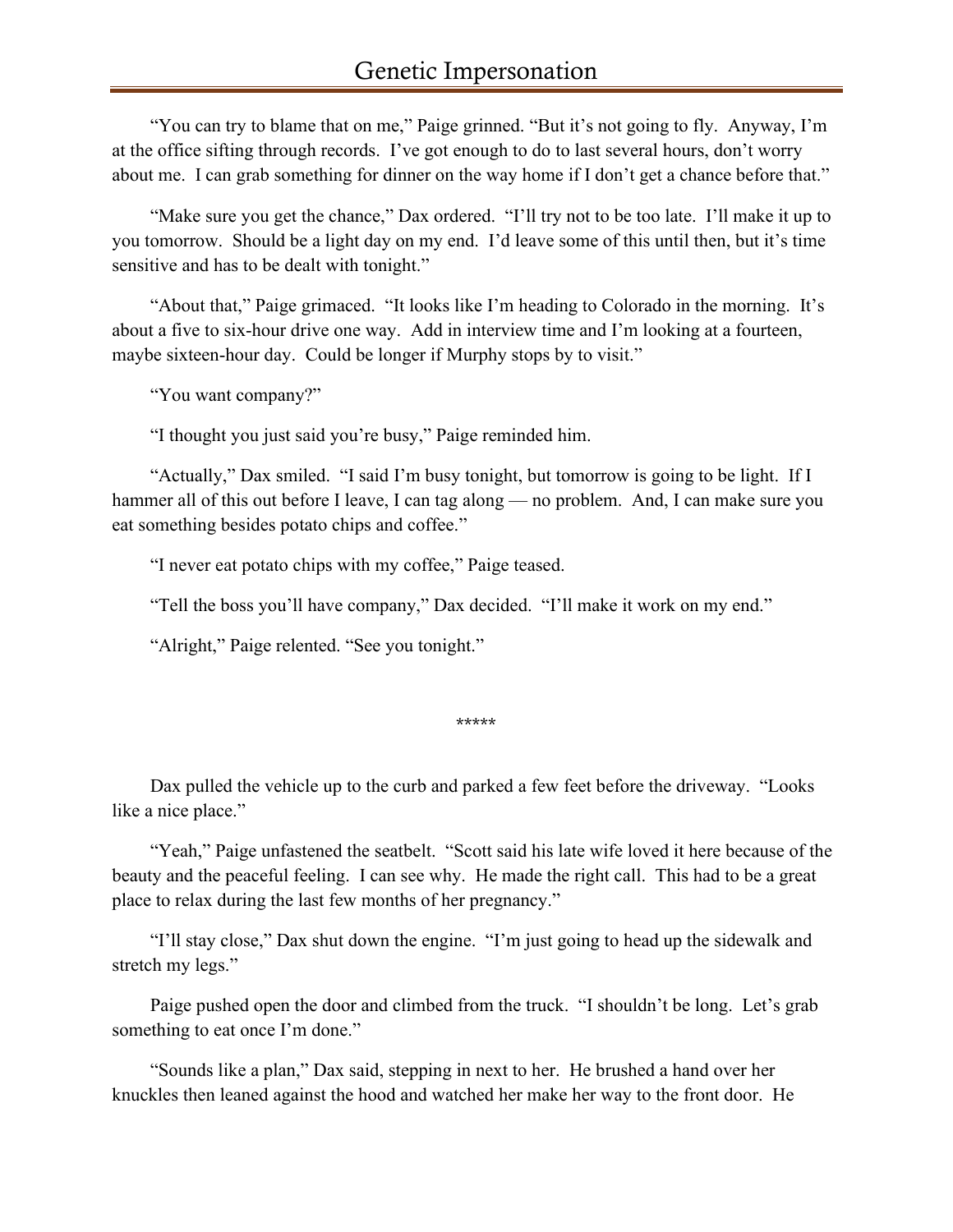continued to wait until she disappeared inside before he pushed off the truck and strolled down the sidewalk.

\*\*\*\*\*

"Mrs. Bennett," Paige settled onto the large leather couch. "This shouldn't take long."

"Can I offer you something to drink?" Natasha Bennett asked.

"No, thank you." Paige shifted. "I'm fine. I have just a few questions. Do you mind if I record this, so I don't have to come back and bother you again?"

"Oh," Natasha's hand reached for the pearl necklace she wore, and she began to fidget. "I suppose that's okay."

"Thank you," Paige switched on the recorder. "Mrs. Bennett, as I mentioned to you on the phone when I called yesterday, I wanted to talk to you about the time when your daughter came to stay with you and she was pregnant with Cara."

"Please, call me Natasha," she requested. "I do remember you saying that, but I don't understand. Why are you here to talk about my late daughter and the birth of her first child?"

"When was the last time you spoke to Scott?" Paige diverted.

"Um," Natasha stared at the mantle in concentration. "I'd say it's been nearly a year ago. I've been so busy with Liam and Scott's students keep him busy. Then, with that horrible virus… well, we haven't wanted company. They say it hits those in our age bracket harder than most. I wanted to be careful, you understand."

"I do," Paige agreed. "So, did you see Scott a year ago, or just talk on the phone?"

"We don't have a lot of interaction with Scott these days," Natasha admitted. "We did when Nadia was here. We saw the kids several times a year. As you probably know, Scott was in the Marines. He traveled a lot and Nadia moved with him when she could. They spent three whole years in Japan. That was difficult, but Nadia flew home once a year to check on us and have a short visit. Now that's she's gone, it's difficult but Cara tries to come by and every once in a while, Scott will call or if he's in the area, he might drop in."

"So, when was the last time you spoke with Cara?" Paige already knew the answer, Cara hadn't called since she got the DNA results. She didn't know what to say to her grandmother and she was afraid the perceptive woman might sense something wrong.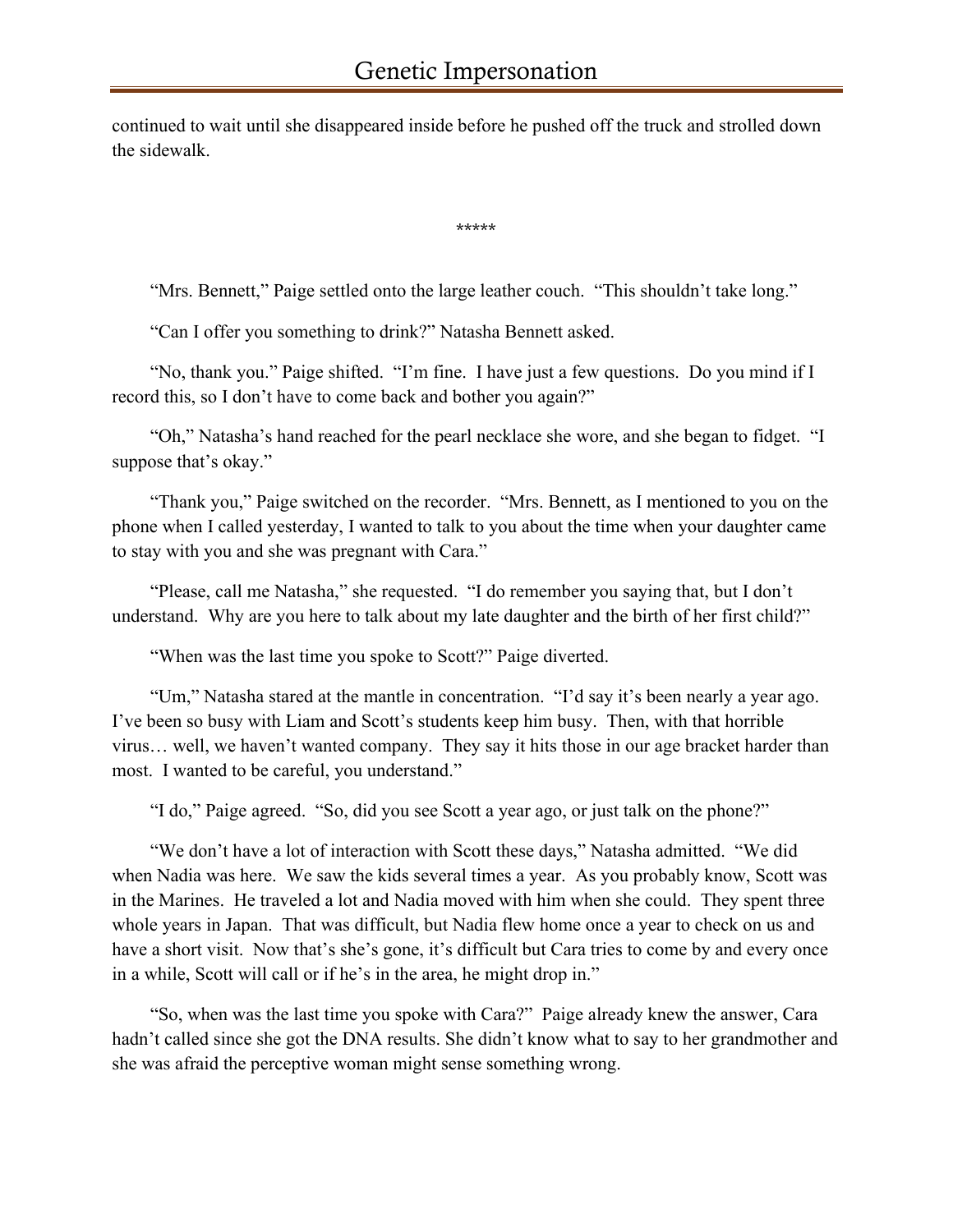"I'd say it's been… oh, maybe a month ago," Natasha struggled to remember. "Now that I think about it, maybe two months. I think she called in April, just after all this crazy virus stuff began."

"Alright," Paige continued. "Cara is dating a man by the name of Dean Bridges."

"That's right," Natasha smiled. "He's that handsome young police officer. I spoke to him last Christmas. He seems like a very delightful young man."

"Dean is a friend of mine," Paige smiled. "I'll tell him you said so."

"Please do," Natasha dropped the necklace and clasped her hands in her lap.

"I'm here because Dean asked me to look into something for him," Paige was watching Natasha Bennett closely. The woman was nervous. "There are some questions, about Cara's birth. Since Nadia was here, staying with you when Cara was born, I was hoping you might be able to fill in some blanks for me."

"Oh," Natasha glanced away. "What kind of blanks?"

"Scott said he was deployed to Kuwait when Nadia was about five months along," Paige frowned at the way Natasha was fidgeting. "They thought, since Nadia had such a difficult time getting pregnant, the peace and quiet might help her during those last few months and she wouldn't have to be alone."

"That's right," Natasha glanced at Paige then immediately looked down at her hands.

"Do you remember how long Nadia stayed," Paige asked. "I mean after Cara was born. I believe Scott said once he returned to the states they moved to Texas."

"I think it was a month, maybe two," Natasha continued to fidget and wring her hands.

"Mrs. Bennett," Paige studied the woman carefully. "Why are you so nervous?"

"It's just," Natasha glanced around the room. "Well, you're the police and I'm worried about Liam. I don't normally leave him alone this long. I'm afraid we'll need to cut this short. If you have more questions, please ask them. I need to go check on my husband."

"Alright," Paige considered. "Maybe, instead of me asking you questions, you could just describe that time to me. Tell me about Nadia, about her pregnancy, about her daily routine."

"Before or after the baby was born?"

"Both," Paige settled back to wait.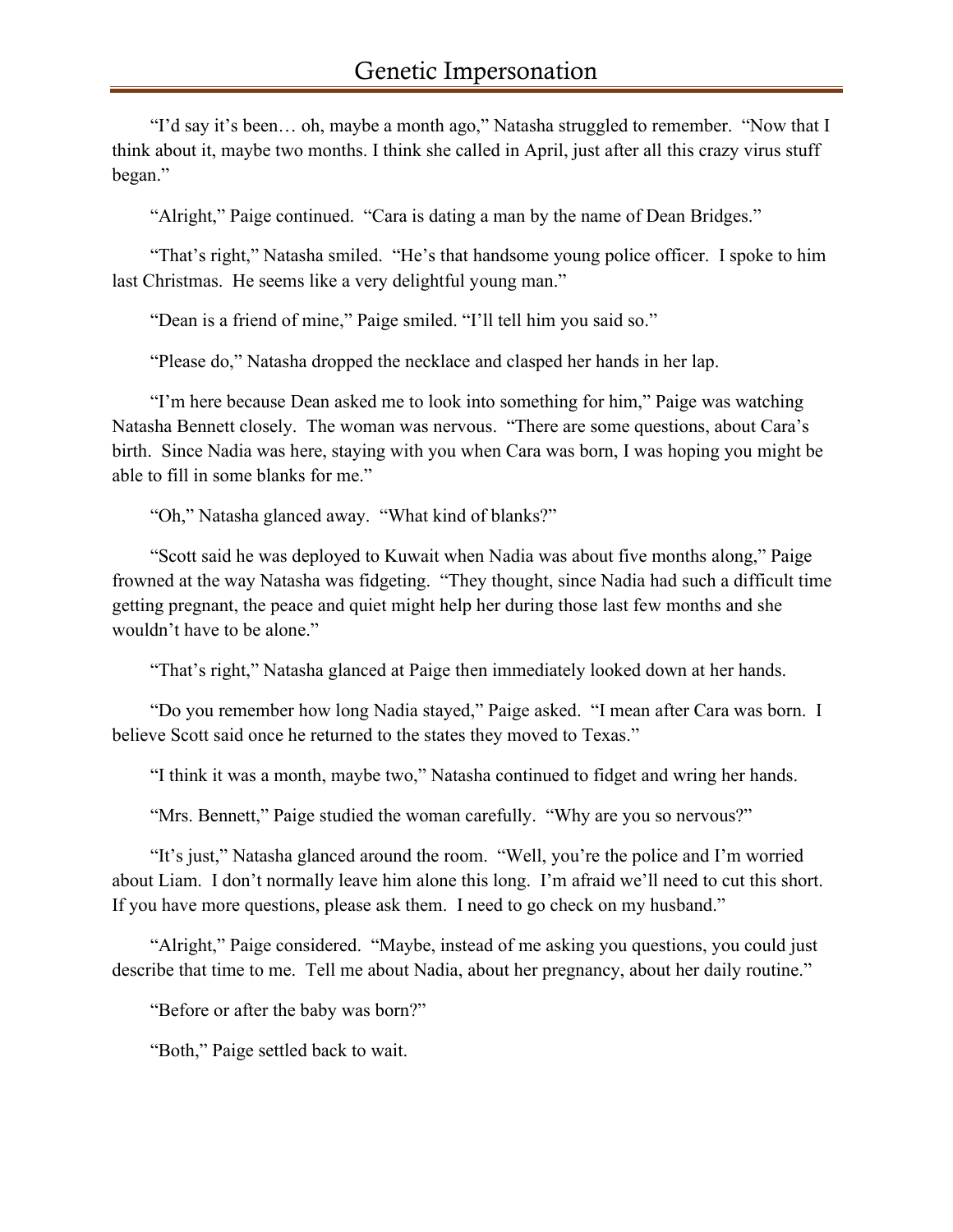"Well," Natasha took a deep breath then let it out. "Nadia was a fragile girl. She was always delicate that way but more so when she was pregnant. She spent most of her time relaxing out on the deck or inside, downstairs in our recreation area. We have comfortable couches down there and Nadia could put her feet up and relax."

"Anything unusual with Nadia or the pregnancy?" Paige wondered.

"I still don't understand why you are here asking these questions," Natasha objected.

"I'm just trying to get a clear picture, that's all," Paige said calmly. "Scott said Nadia had several miscarriages during their marriage. I'm just wondering if Nadia was having problems with this pregnancy. Did the doctor have her on bedrest? Could she get around okay? Did she get tired easily?"

"Scott had no right to tell you that," Natasha frowned. "That's personal. It was private."

"He wasn't gossiping or criticizing," Paige didn't want to cause problems between this woman and her son-in-law. "He was explaining why Cara was such a miracle. Why they were both so happy to start their family. And, why they were careful. Why he asked her to come stay with you while he was away."

"Oh," Natasha shifted in her seat. "I suppose that's okay, then."

"So," Paige pushed. "Did Nadia have medical issues before she gave birth?"

"She wasn't on bedrest," Natasha said sternly. "She did get tired, but our doctor said that was normal."

"Can you tell me about the time after Nadia brought the baby home from the hospital?" Paige wondered.

"Nadia didn't go to a hospital," Natasha admitted. "She had the baby here."

"She did?" Paige sat back. "Why was that?"

"We have a private doctor," Natasha explained. "There was no reason for her to leave. We knew she'd be more comfortable here at home, in her own bed."

"Did Nadia grow up here, in this house?"

"She did," Natasha said proudly.

"And when she returned, to stay while Scott was on leave, did she reside in that same childhood bedroom?"

"Of course," Natasha raised her chin a little higher. "She loved that room."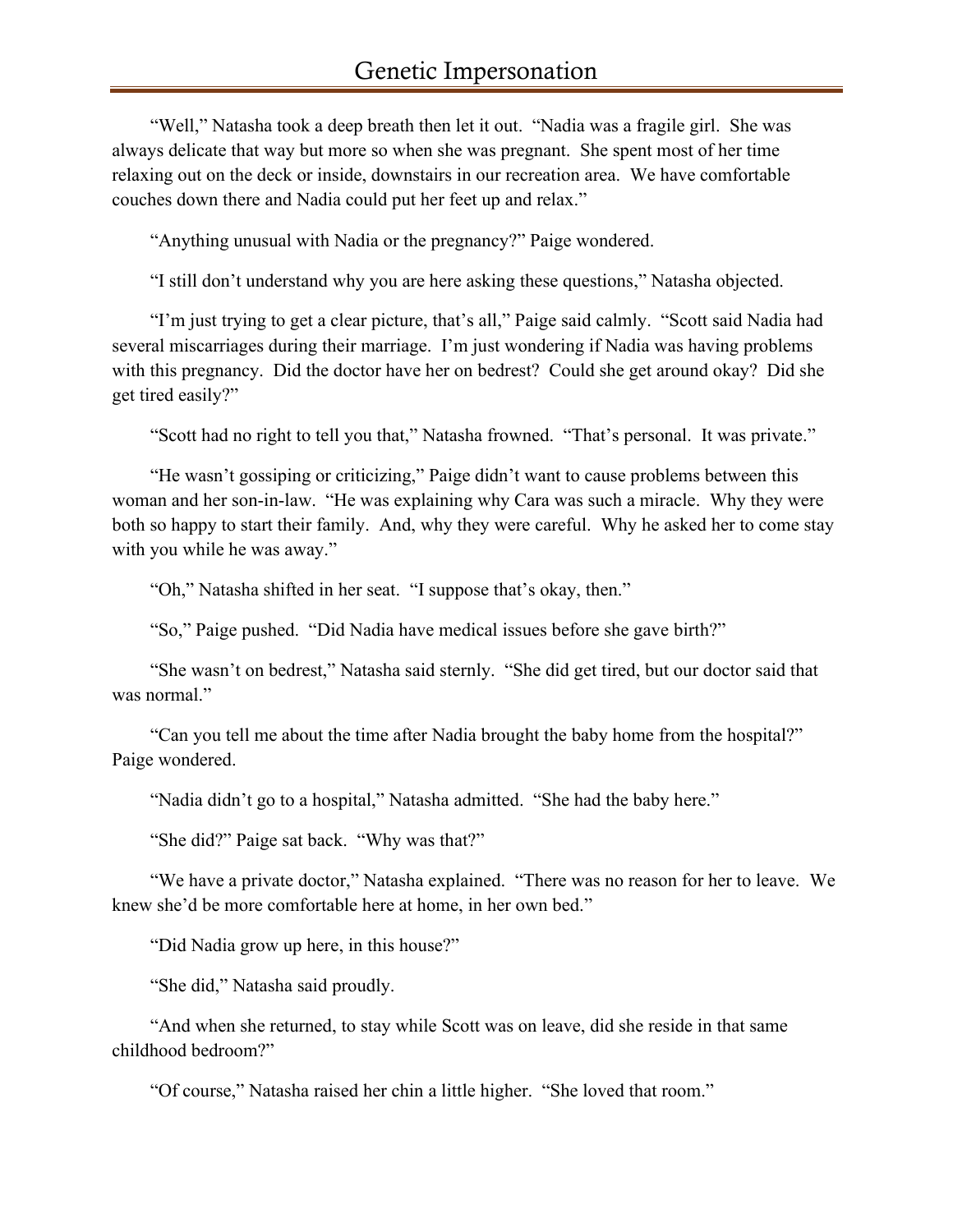## Genetic Impersonation

Paige thought about her bedroom, in the house where she now lived. The last thing she'd want to do is have a baby in there. Her thoughts turned to the Master Bedroom. That was her private space, an intimate space she shared with Dax. She certainly wouldn't want to give birth in their bed — that was just… icky. She wondered how Nadia felt about going into labor and having a child in the bed she had when she was… well, a child. "Did she have a nursery for Cara or did the baby stay in the room with Nadia?" Paige tried to get the interview back on track.

"There was a small room that I used as a sewing room," Natasha continued, unfazed by the delay. "We put the baby in there. It was right next to Nadia's room, so it seemed like the perfect solution."

Solution? Did Natasha view Cara as a problem in need of a solution? "Did Nadia stay inside the house, or did she go out? Like for walks or a drive into town for lunch just to get some fresh air?"

"After the baby was born?" Natasha asked.

"Yes," Paige nodded. "Did she have a stroller she used to take Cara for walks, or did she spend time walking around the neighborhood or shopping for baby clothes?"

"Not really," Natasha shuddered. She remembered that time, right after Nadia gave birth. Her daughter had been depressed all the time. She wouldn't eat, wouldn't sit outside, she wouldn't even leave her room.

Paige studied the woman; something wasn't right here. She needed more information, but she wasn't going to get it from Natasha. "I don't want to keep you from Liam much longer," Paige offered. "Could I just get the name of the doctor, the private doctor you mentioned. The one that was here for the birth."

"Why?" Natasha looked at Paige in panic. "I mean, he probably won't remember. That was so long ago, and he's been retired for years. Why would you want to talk to him?"

"Just tying up loose ends," Paige stood. "Like I said before, trying to fill in some of the blanks for Dean."

"I don't think there are any blanks to fill in," Natasha disagreed. "Our private doctor's name was Brent Harris. He's obviously retired now, and I've heard he's in bad health. I hope you won't go over and upset him. He's a good man."

"I'm not here to upset anyone, Mrs. Bennett," Paige moved toward the door. "You should check on your husband and I hope you can enjoy the rest of your day."

Paige walked to her car, deep in thought. Once she reached it, she realized Dax hadn't made it back. She slid open the passenger door, secured her recorder inside the glove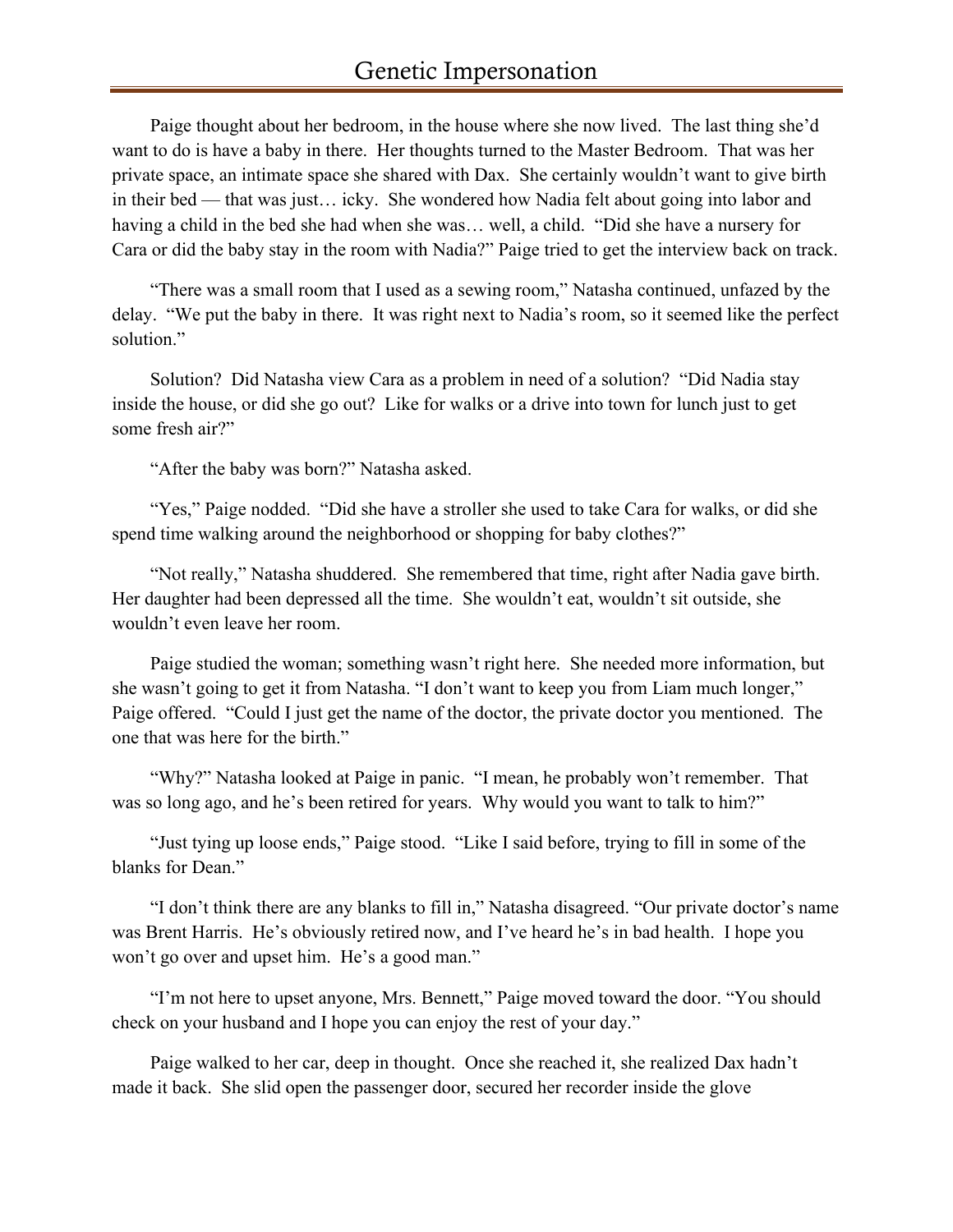compartment and straightened. Shifting so she could glance around and see if she could spot her husband. She smiled when she saw him and immediately headed that way.

"Now try it," Dax waited for the boy to get a good grip on the bike before he stood.

Paige paused a few feet away and watched a grinning boy slowly climb onto his bike and cautiously press on the peddle. He slowly pressed the other one then, realizing his chain really was repaired, he stood up, peddled faster, and rejoined his friends. "Not bad for a city boy."

"Whose calling me city?" Dax cocked his head to study Paige. "I'm guessing the interview didn't go the way you planned." He reached out to take her hand, but Paige jumped back.

"No way," Paige shook her head. "You've got grease all over you and this is my good suit."

Dax plucked an old torn, filthy towel off the ground and carefully wiped all the grease off his hands. "What do you say? Wanna ditch the ride home, find a cheap motel and get dirty?"

"Nope," Paige turned and started to walk away. She laughed when Dax caught her around the waist with one arm and pulled her backwards. "Let's find somewhere to eat," he whispered in her ear. "I'm starving. And you can fill me in on the interview and what has you so worried."

Paige was silent all the way back to the truck. Once she climbed into the passenger seat, she waited for Dax to start up the engine and pull away.

"Talk to me," Dax took her hand and linked fingers. He lifted it to his mouth and brushed light kisses over her knuckles. "What happened?"

"She was nervous," Paige looked out the side window. "Really, really nervous. I tried to help her relax, but it didn't help. She knows something and my gut is telling me, whatever happened out here, in that ranch house, twenty-four years ago, it wasn't a normal birth."

"Are you saying… is it Nadia?"

"Yes," Paige looked at him. "Nadia came here to stay with her mother while her husband was on a military mission of some kind. She moved back into her childhood room and gave birth on her teenage bed."

Dax made a strange face. "Weird. I'll give you that, but it doesn't mean nefarious."

"No," Paige sighed. "But it does seem just a little too convenient. Nadia gives birth at home with a private doctor for the rich and years later, her daughter discovers she wasn't really Nadia's baby after all."

"So," Dax wondered. "You didn't get anything you can use from the interview?"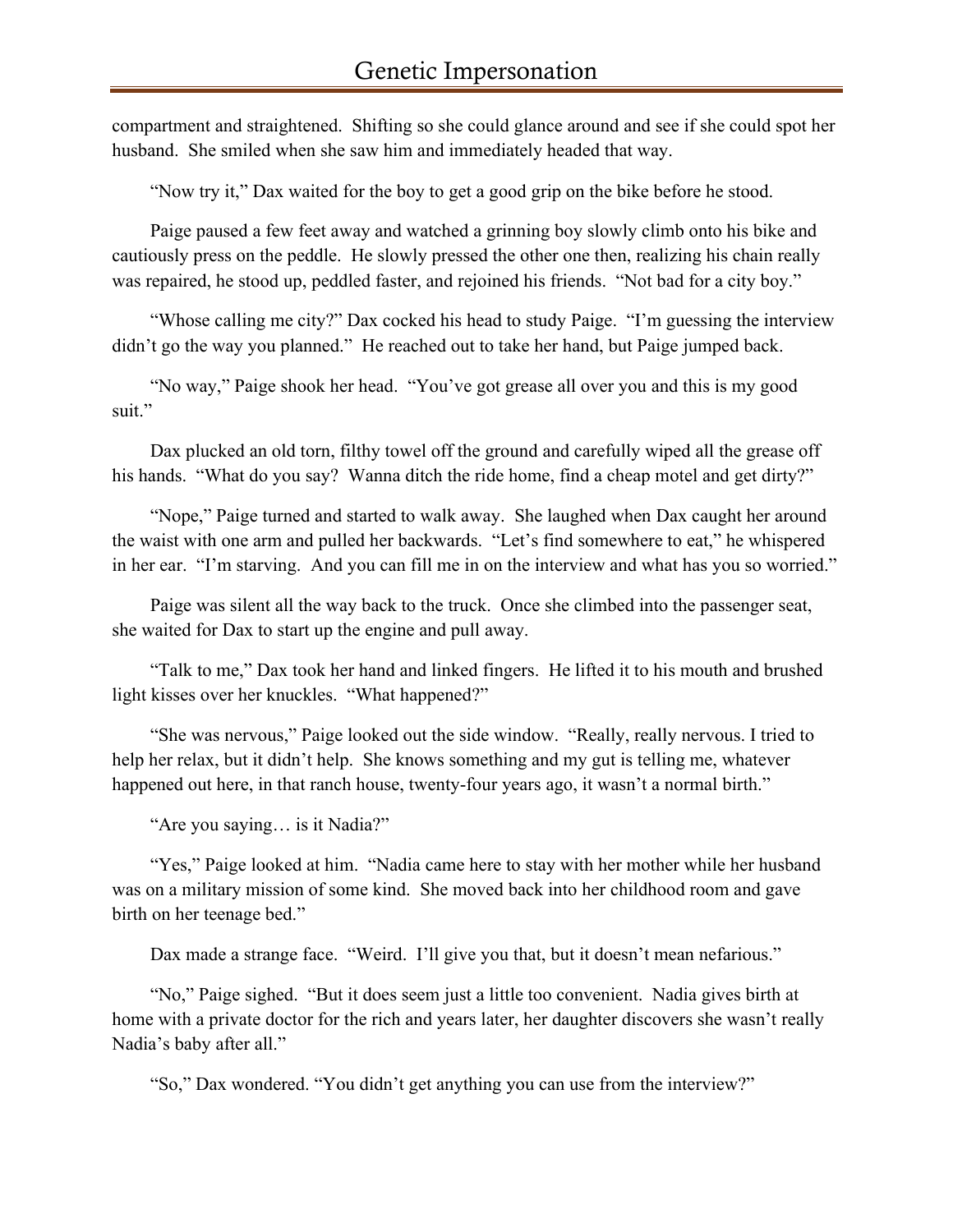"She gave me the name of her private doctor," Paige shrugged. "It's something, but Natasha said he's ill and I may not be able to talk to him."

"But you want to try?" Dax realized. "Before or after we eat?"

"I thought you were starved."

"I am," Dax grinned. "Just goes to show how much I'm willing to sacrifice for my wife. It must be true love."

"After," Paige decided. "I'm sure the second I left; Natasha was on the phone to her doctor. I doubt we'll get anything from him."

"Alright," Dax pulled into the parking of a small café. "We eat, then we'll head over and interrogate the doctor. Maybe this time I can watch."

"You are so not funny," Paige gave him a shove toward the door. Dax held open the door and motioned her inside.

\*\*\*\*\*

Paige, Jericho, Dean and Cara were seated around the large conference room table.

"What are you saying?" Cara asked. "Be specific and spell it out for me."

"I can't be specific," Paige gave her a sympathetic look. "I haven't figured it all out, yet."

There was a knock on the door. Margie stepped inside and glanced around the room. "There's a man by the name of Scott Bentley here." She glanced at Dean, then Cara. "He said he wants to speak with his daughter, and he wants to be included in the meeting."

Cara stood. "I'll talk to him."

"Bring him in," Paige decided. "I don't think he knows what's going on either and he deserves answers just like you do."

"Are you sure?" Dean looked at her in surprise.

"I am," Paige focused on Dean. "You interviewed him. What do you think? Have you changed your mind about him?"

"No," Dean answered immediately. "I trust Scott. It's just…"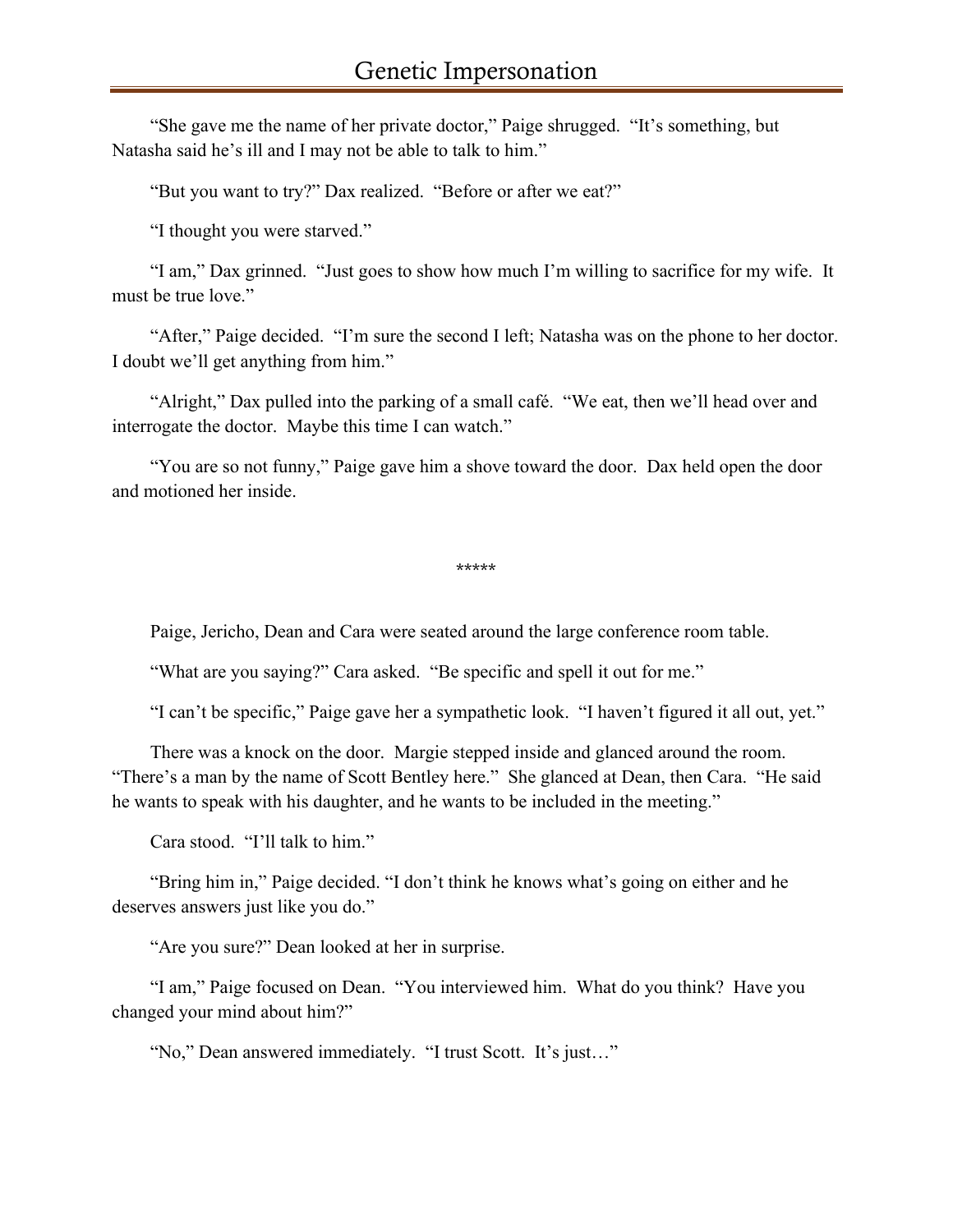"I don't know him well enough to know if I trust him," Paige cut in. "But I do trust my instincts. And, my gut is telling me that man has believed Cara is his daughter for the past twenty-four years. He's just as upset and confused as she is and maybe, together, we can figure this all out."

Scott and Cara Bentley entered the room. Cara settled back into the chair next to Dean. Scott took the seat next to her.

"Hello, Mr. Bentley," Paige greeted.

"I prefer Scott," he glanced at Jericho then focused on Paige. "Do you have any answers?"

"Not really," Paige sighed. "I was about to go over my investigation so far and then I wanted to discuss where you want me to go from here." She proceeded to tell them what she had done so far and relayed her conversation with Natasha to the group.

"You think my wife kidnapped a child," Scott finally whispered. "I don't believe that's possible. I know the DNA tests prove that Cara wasn't my child. I'm going to have to learn to deal with that. It doesn't change anything, not for me, but it was a betrayal. Unfortunately, my wife is no longer with us so I can't demand answers. I'll find a way through the disappointment and the confusion, but I won't believe Nadia kidnapped a child from another mother. She understood the love, how precious and rewarding it was to have children in the home. She never would have maliciously and callously taken that special gift away from another mother. Not by force."

"I agree with my father," Cara told them. "I don't know what happened, but I do know, without a doubt, my mother, the kind and generous woman who raised me, she wouldn't inflict that kind of pain on another human being."

Paige flipped on the computer and a list of names appeared on the wall. "I believe one of these men is your biological father. I've followed this as far as I can through your mother's side. Natasha isn't going to give us answers. Well, she's not going to give them to me. I'm not sure if Cara could get her to break, eventually. The doctor had a stroke and, although it is possible to speak with him, he's very difficult to understand and he's got an entire lifetime of doctor patient privilege behind him. He won't talk, I'm sure of that."

"What are you planning to do with those names?" Scott asked.

"That's up to you," Paige shrugged. "Or Cara. There's also one other name that I've located." She clicked a button and the screen went to the next page.

"I know that name," Cara moved closer to Dean. "I think she came up as a second or third cousin."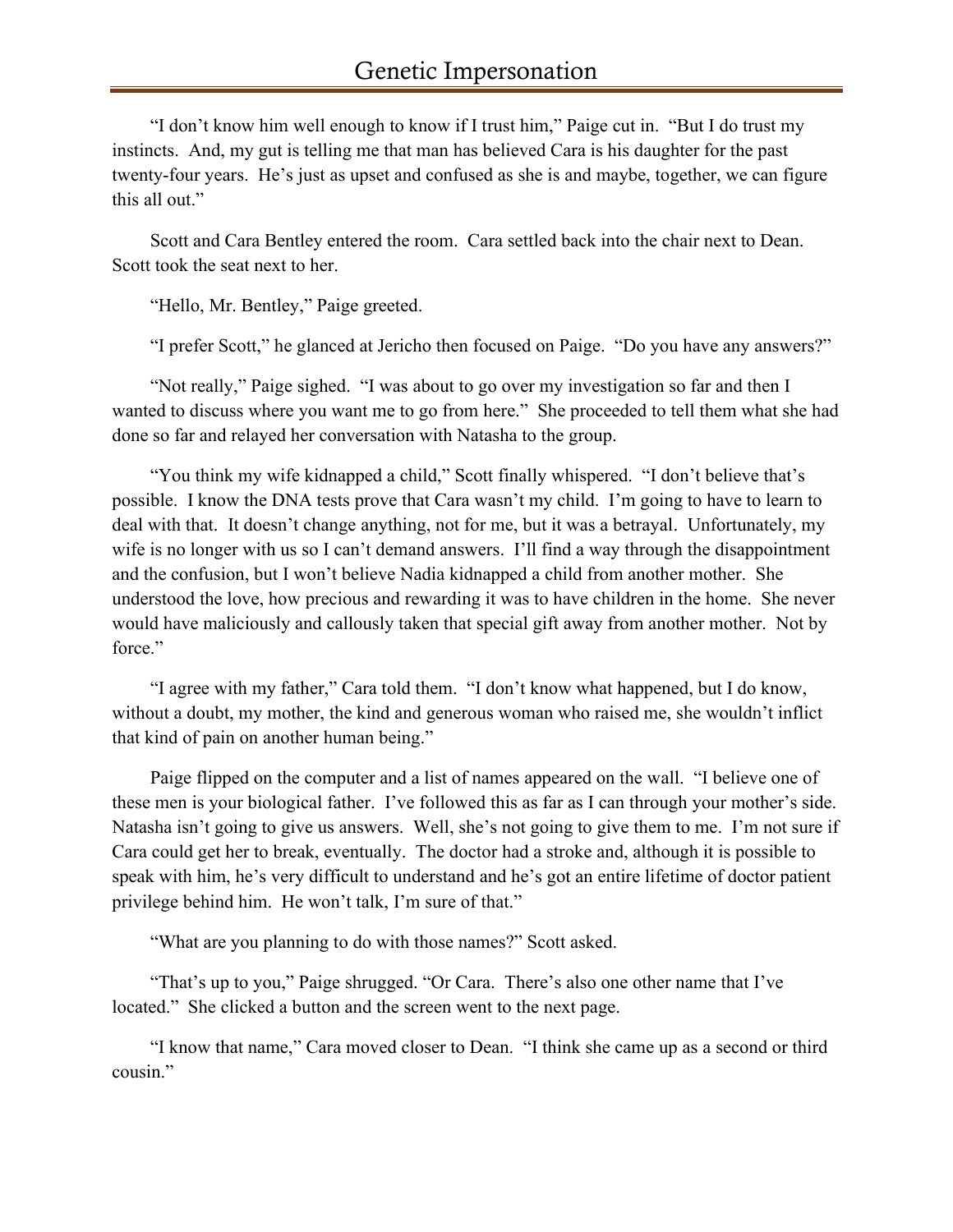"Second," Paige nodded. "I believe this woman is related to your bio mom."

"You want to contact her?" Scott asked.

"I think the logical next step is to either contact this woman," Paige pointed to the screen that read Amber Walker. She flipped the page backwards. "Or, I start contacting these men and see if any of them might have had a child in 1996."

"Dad?" Cara reached out and took her father's hand. "I need to know what you think."

"It makes me nervous," he admitted. "You are my daughter. I can't stop feeling that way, but you might also be the daughter of one of them."

"I am your daughter," Cara gave his hand a squeeze. "That will never change. But don't you want to know?"

"What if you mother did something terrible?" Scott focused on Cara. "What if she took you away from parents that wanted you. From one of those men and they have lived over two decades not knowing what happened to you?"

"I don't believe that happened," Paige answered immediately.

"Why?" Scott asked in wonder.

"Because I couldn't find a report," Paige focused on Scott Bentley. "I looked. I searched the entire state of Colorado. Then, I moved to Utah, up to Wyoming and over to Nebraska and Kansas. I even checked New Mexico. I can't find a single child that went missing during the time your wife gave birth. I can't find a baby girl that was snatched from a hospital. I can't find an infant that was kidnapped or stolen during those two months after Nadia gave birth and before you returned from Kuwait. There are missing children, but none of the abductions happened during those two months in those areas and involved newborn baby girls."

"What if she went somewhere else?" Scott pressed. "What if she took this precious little girl away from someone that wanted her, someone that loved her?"

"Do you think that's what happened?" Paige asked. "Because just a few minutes ago you told me you were absolutely positive your wife didn't do that."

"No," Scott whispered. "I don't have another explanation, but I don't believe Nadia would do that."

Cara glanced at her dad, then she looked at Dean. "I think we should contact the woman. If I was an unwanted pregnancy, my bio mom might not have told the father I exist. But she wouldn't be able to hide a large lump from family. That woman is related through my mother. If she doesn't know anything, her mom might, or her grandmother might."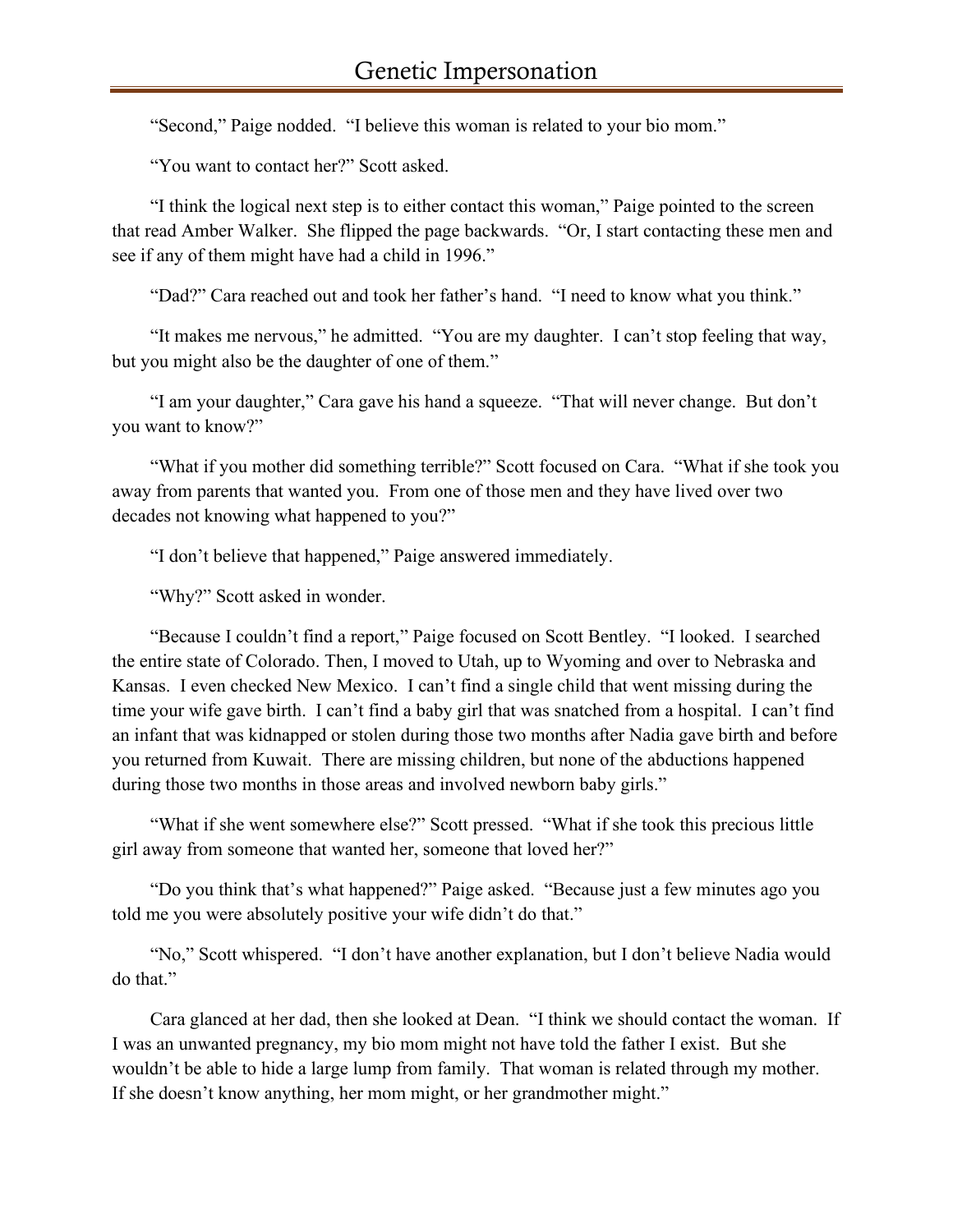"You were never unwanted," Scott focused on his daughter. "Please, no matter what we find, you have to know you were always wanted."

"I didn't mean it that way," Cara leaned in and gave her father a hug. "I know you wanted me. I know mom did. I'm just saying, what if my biological mother didn't want to get pregnant. What if she just hooked up for one night and didn't know who the father was. What if she was desperate and alone and she needed a way out. I could see mom stepping in to help. Can't you?"

"Yes," Scott swallowed hard. "I just wish I knew what happened to my baby. Nadia was pregnant when I left her. Where is my little girl or my little boy? I don't even know if my child was a daughter or another son." He jumped to his feet. "Excuse me, I need some fresh air."

Paige watched him leave. "Will he be able to handle this?"

"Yes," Cara moved to stand but Jericho stopped her.

"I think I could use a little fresh air myself," he stood and silently left the room.

"He's in good hands,' Paige assured her.

"Yeah," Dean pulled Cara into a hug. "You going to be okay?"

"I'm just worried about dad," Cara stared at the empty doorway. "I didn't stop to think how this was going to impact him. I just needed to know so I pushed forward. It was selfish of me."

"I think it was smart," Paige told her. "Right now, you are in a place in your life where you have people that can help you. I'm a trained investigator. I have access to systems and people that you don't. It was smart to ask Dean for help and it was smart of Dean to refuse. This could get messy and it's better that I was the one to uncover the truth. That gives Dean the opportunity to be your support system. And your dads."

"Are you sure he's okay?" Cara worried.

"Better than okay," Dean smiled. "He's with the all-knowing Jericho Walters. Trust me, the boss has seen everything, done everything and even got the t-shirt. He'll know what to say to your dad.

Once Scott and Jericho returned, the group worked to develop a plan, a strategy of where to go next and who to talk to first.

\*\*\*\*\*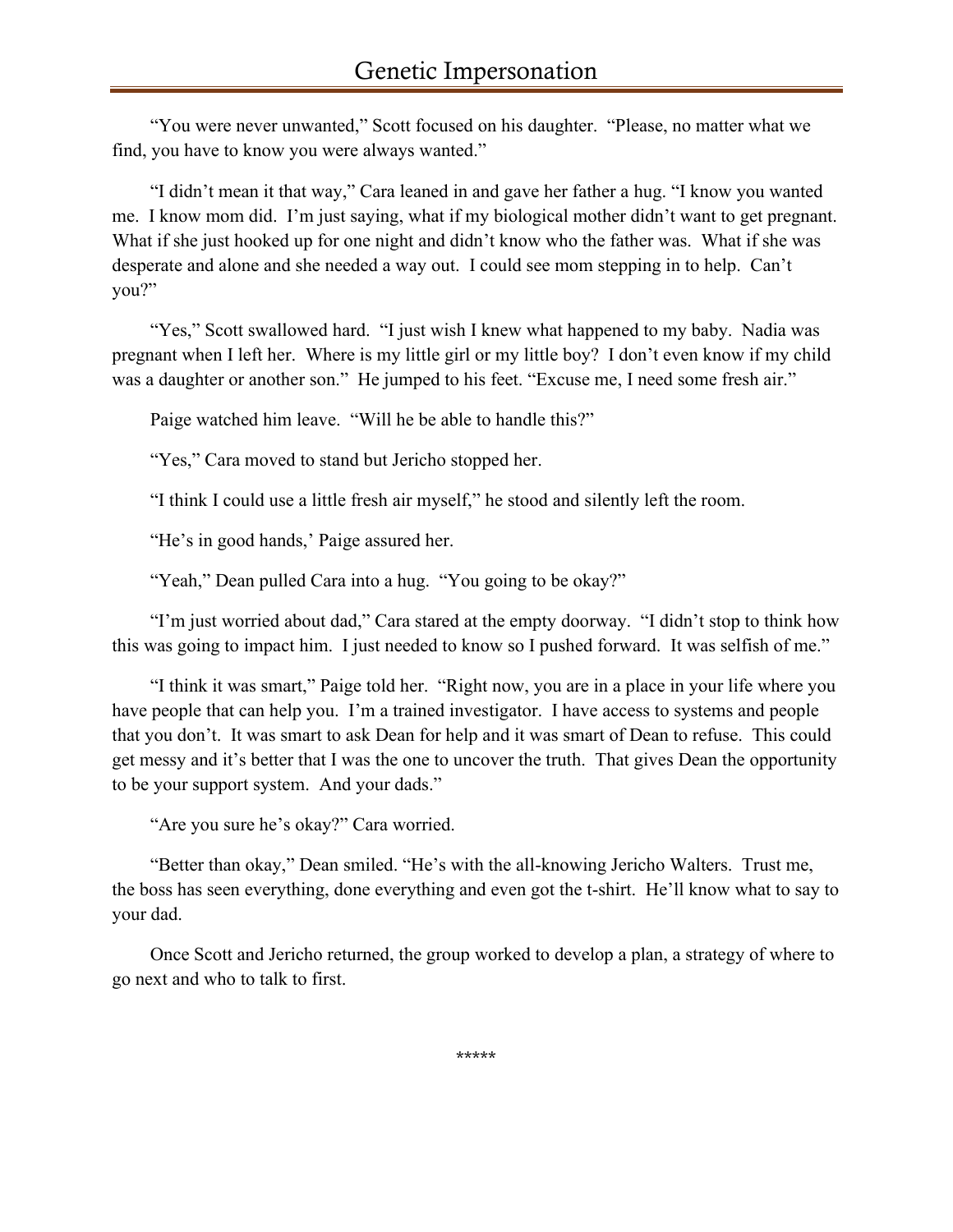"You sure you want to do this?" Paige asked Dean. "I can just go in myself and let you listen to the tape."

"I'm here," Dean reached out and pressed the button to ring the bell. "I'm going in."

The door slid open and a woman that couldn't be more than forty stood in the opening. "Can I help you?"

"My name is Deputy Carter, and this is my partner, Deputy Bridges," Paige held out her badge. "Are you Amber Walker?"

"I am," the woman answered in surprise.

"I was hoping we could come inside and speak with you for a moment," Paige was careful to keep her voice flat.

"Is something wrong?" the woman started to panic. "Jimmy, is Jimmy okay?"

"As far as we know," Paige reached out to calm her. "We're not here about Jimmy. Can we have just a minute of your time?"

"Alright," Amber stepped to the side to allow room for the two officers to enter. "My son, Jimmy, he's with a friend. He's just down the road but I thought…"

"I'm sorry about that," Paige settled onto the edge of a chair. The room was cozy, but cluttered. Normal for a single mom with a rambunctious child. "How old is Jimmy?"

"He's nine," Amber settled onto the couch and pulled her legs beneath her. "I don't want to be rude or anything, but can you tell me why you are here?"

"Deputy Carter is helping me with something," Dean began. "It started out as a private matter, but now we're conducting an official investigation to try and determine the facts."

"How does that involve me?" Amber asked softly.

"I'm dating a woman by the name of Cara Bentley," Dean began then paused. "You know her?"

"We've never met," Amber evaded. "I did send her a message about a month ago, but she didn't get back to me."

"Can I ask why you tried to contact her?" Paige asked before Dean could continue.

"How are you involved?" Amber focused on Paige.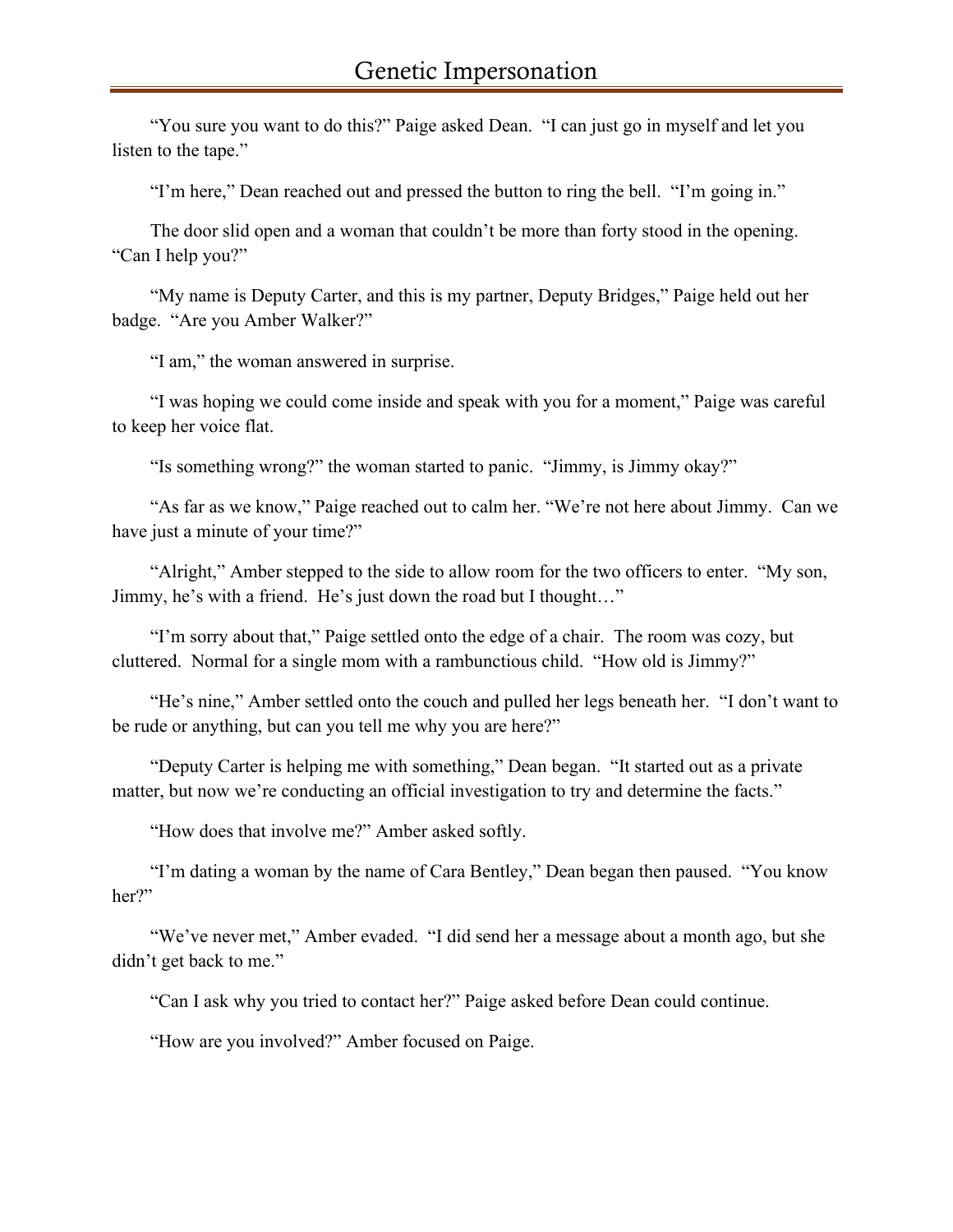"Cara brought a situation to me," Dean told her. "Because we are dating and because I'm a police officer. I took a look and decided it was better to get a neutral party involved. Paige is our neutral party."

"You said this was now an official investigation," Amber studied Paige then focused on Dean. "What are you investigating?"

"First," Paige spoke up. "I'd like to know why you tried to contact Ms. Bentley."

"I think she might be my niece," Amber told her.

"Not a cousin?" Paige asked.

"No," Amber shook her head. "I know the DNA said that, but I don't have any cousins that are unaccounted for."

"But you do have a niece?" Paige asked.

"I don't think I want to give you any further information until you answer my question," Amber decided.

"I think you already know the answer," Paige said flatly. "We are investigating the circumstances around Cara's birth and how she came to live with the Bentley's."

"She doesn't know?" Amber asked, surprised.

"No," Dean shook his head. "Until we did that DNA test, she had no idea the Bentley's were not her biological parents.

"Why didn't anyone tell her?" Amber asked, getting angry. "If I knew she was unaware of the connection, I never would have contacted her that way. I would have been more… I don't know, cautious."

"Who should have told her?" Dean asked.

"Her mother, of course," Amber stood and began to pace. "She had to tell her father about it, so he could have told her. Someone. I don't know. They were supposed to be a loving family. They promised my sister they would love that sweet little baby and give her a good home."

"They?" Dean pushed. Was Scott involved in this after all?

"She," Amber corrected. "I should have said she."

"Amber," Paige stood and moved to stand in front of her, blocking her path. "Cara's mother passed away when she was a teenager. She didn't tell her anything. Her father didn't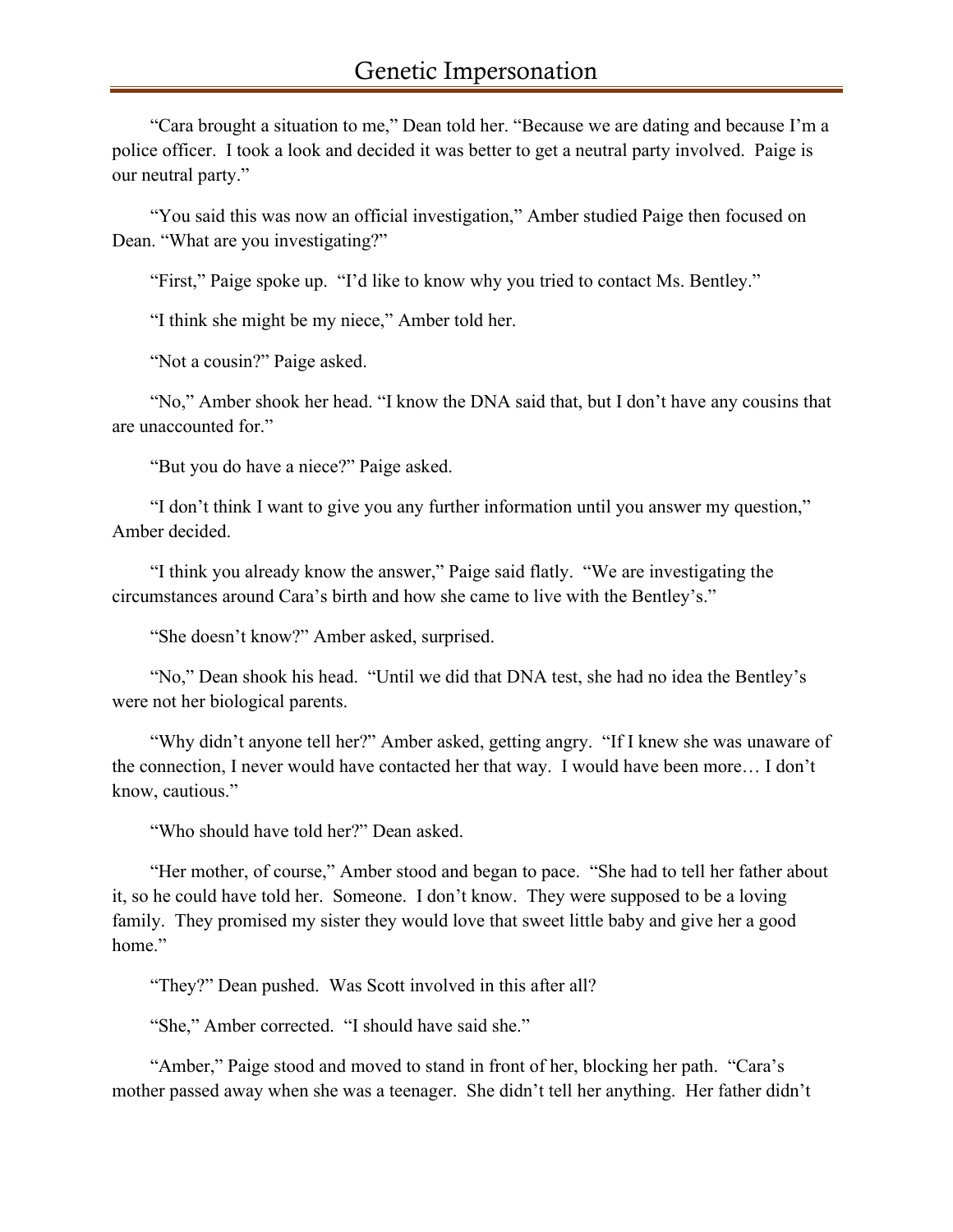know Cara wasn't his biological daughter. Nadia never told him. We are here to try to get answers for a family that is a little lost at the moment. I think you have those answers. I hope you will share them with us, so we can explain what happened and give a confused and baffled family the answers they desperately need."

Amber stared at Paige in disbelief. After several seconds she focused on Dean. "They didn't know?"

"They didn't," Dean said softly.

Amber sighed and returned to the couch. "Chloe, my twin sister, she was the wild one. Growing up, she was the girl that took all the risks. She was the one that convinced me to do things that I knew would get us into trouble. But Chloe had a way of talking people into anything."

"You were twins, so you were close?" Paige asked.

"Very," Amber nodded. "Chloe and I were inseparable until we turned fifteen. That's when I began to say no. I was tired of getting into trouble and I wanted more out of life. Chloe just wanted to party. So, when she started to hang with the troublemakers, I pulled away. I made new friends, went to school dances and football games. Chloe went to raves and underground keggers where she got drunk out of her mind and usually a little high."

"You took drastically different paths?" Paige offered.

Amber laughed. "That's one way to put it. Anyway, at sixteen Chloe was out of control. My parents basically gave up on her. They tried everything, but the more rules they gave her, the more fun it was to break those rules. I even tried to talk some sense into her. She was partying every night; she had no hope of graduating from high school let alone get into college, and she didn't seem to care about anything but her next fix. Her friends weren't friends. They used her, then ignored her. She hooked up with a guy named Donny or Darrell, I can't remember — I think it was Donny. He was a real jerk. He got her hooked on Jungle Juice and pot, then he dumped her.

There was another guy, he was nice enough and he seemed to treat Chloe well. I got the impression he just wanted to help. I actually felt sorry for the guy. I think he was her rebound guy. Chloe hooked up with him for a few months then dumped him the way Donny dumped her. I saw him about a week later and he looked crushed. Anyway, my sister was headed for disaster when she found out she was pregnant. That's when we all thought she was going to change. She did, until after she had the baby. Then, she went back to her old ways. She was supposed to be breast-feeding Luna, but she stopped abruptly and switched to baby formula.

The next thing we knew, she would get the baby to sleep, then sneak out the window. I did what I could to help when Luna woke up in the middle of the night, but I was still in high school.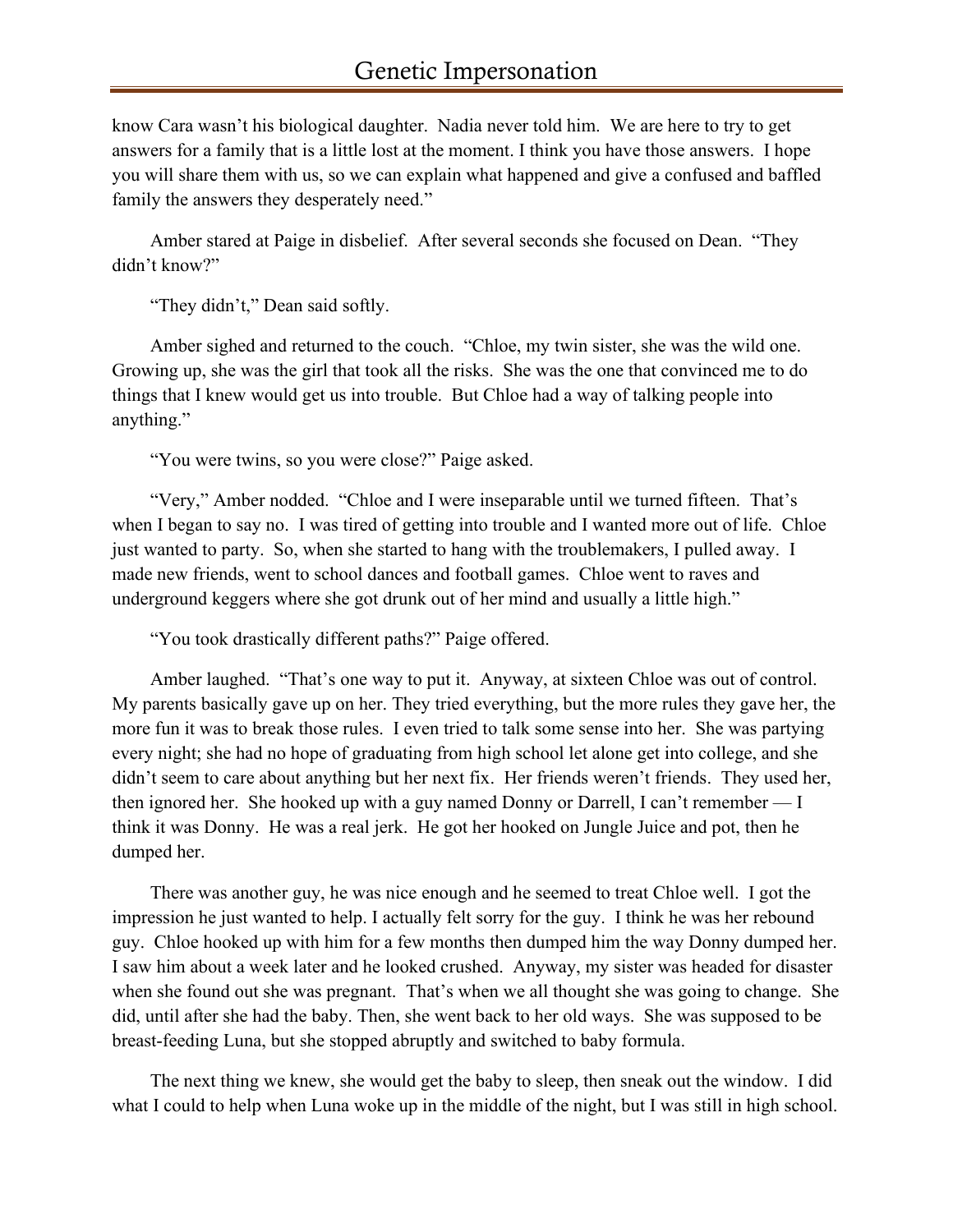I was just a kid, trying to get good grades and hang with my friends. I didn't want the responsibility that came with raising a kid. And I resented Chloe, what she was doing to our family, how she treated me and my parents. I helped some, but it was her problem, not mine. So, the brunt of it landed on mom but she couldn't stay up all night and function at work all day. Something had to give, and it did. Chloe took Luna shopping one day. She had dropped out of school by then and she was just hanging out, wandering aimlessly when she ran into her old gang. They wanted to party, but Chloe had a kid now. I can't tell you what happened after that. Chloe wasn't all that clear. I can guess. Chloe decided to ditch the kid and get high. I don't know if she gave Luna to the woman while she was sober or after she was high. She just came home alone.

Mom freaked out, wanted to know where the baby was. Chloe told her to chill out. She found a good home for Luna and the baby was better off — and so were we. Mom was livid. How can you go out shopping one morning and give your own baby to a stranger? She tried to retrace Chloe's steps, talked to shop owners, and even tracked down some of her friends, but nobody knew anything. Nobody saw Chloe with another woman. I tried to get answers from my sister but she either didn't have the answers or she refused to give us anything that would help. Finally, we just had to accept what happened and hope Chloe was right. I never stopped thinking about baby Luna, but I also knew we'd never find her. One night, just before Chloe died, she told me she gave her baby to a woman who really, really wanted a little girl. She said the woman was sad because her baby had just died. Chloe decided it was the perfect solution. She wouldn't be encumbered by a baby and the woman wanted to be a mother."

Paige just stared at Amber in disbelief. "You never thought to report the child as missing?"

"Was she missing?" Amber challenged. "Luna's mother found her a new home. One she believed was a good home where Luna would be loved and provided for. It was like an instant adoption without all the money and the paperwork. We searched; my mom never stopped searching. I think to this day, she still walks down the sidewalk and wonders, could that woman be baby Luna?"

Paige started to object. How could a woman give a baby to a stranger? How could the family just accept that decision and hope for the best? But Amber was technically right. The infant wasn't a missing person. Cara's mother had willingly given her baby to a stranger. "And now?"

"Now what?" Amber asked.

"You said Chloe died," Paige reminded her. "Can you tell us how?"

"Overdose," Amber whispered. "We lost Chloe to alcohol and drugs. We also lost Luna to the same thing because it was the drugs and the partying that made Chloe casually give her own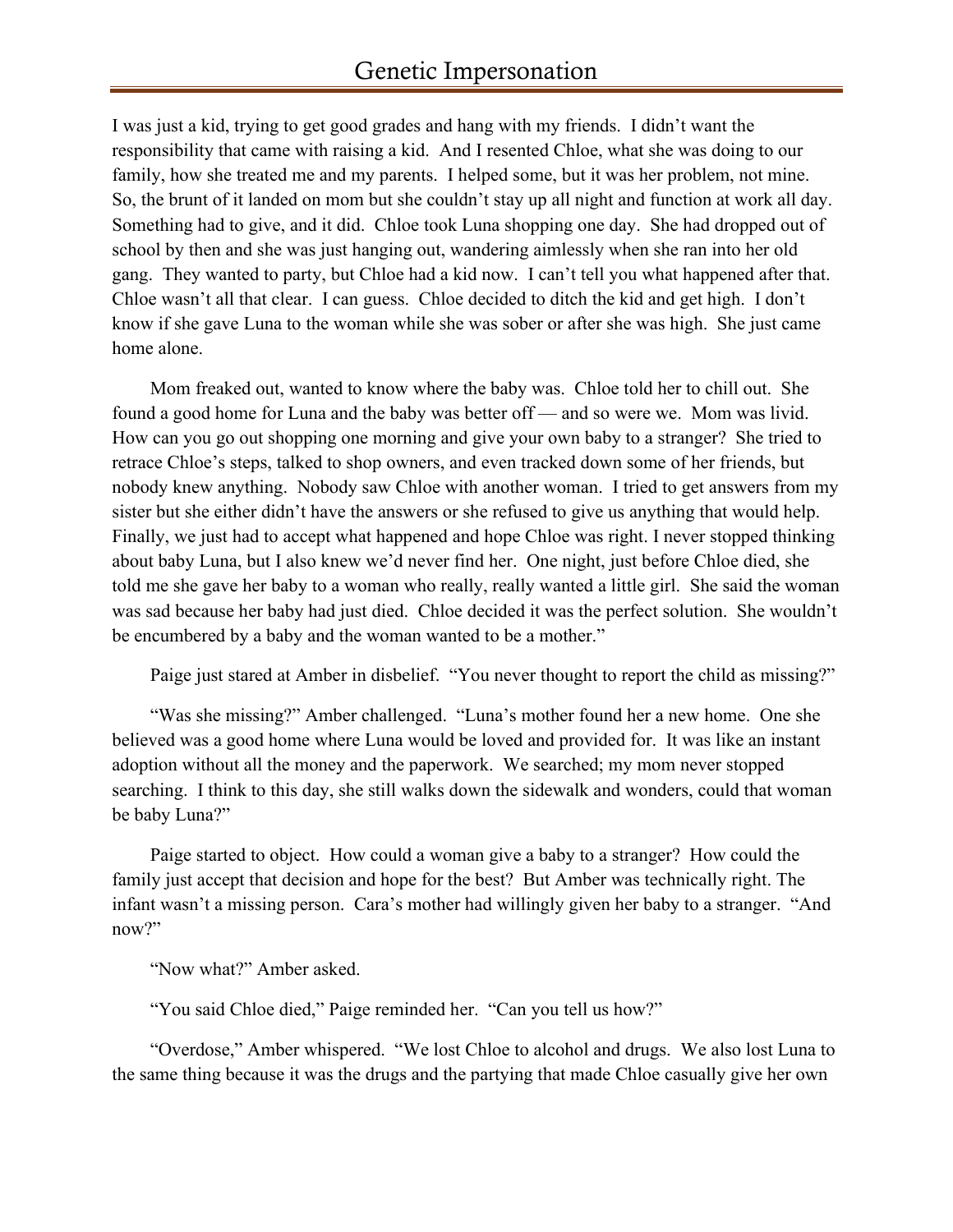baby to a stranger. Chloe didn't make it to twenty. The cops found her body alone and discarded in a flop house."

"I'm sorry," Paige said softly.

"It was a long time ago," Amber cleared her throat. "Anyway, when I got that match with Cara Bentley, I wondered. So, I decided what the heck, maybe I could give this to Mom. She's struggled, a lot. She blames herself. Losing Chloe, we all basically knew that would happen if she couldn't get her life together. Losing Luna… that was something none of us ever really got over. I struggled with my own guilt, wondering if I'd helped out more, if Chloe wouldn't have felt so overwhelmed. Mom thinks she pushed Chloe too hard, and she just gave up and took the easy way out. The not knowing was the hardest. Was Luna still alive? Was she dead, buried somewhere as baby Jane Doe? Or, did she get lucky and land a good home with a good family like Chloe insisted?"

"She landed in a good home with a good family that loved her and cared for her," Dean told her.

"I'm glad," Amber brushed back a tear. "Will you ask her if I can meet her sometime? And Mom. My mom would really love to meet her. We've tried to accept what is and move on, but you never do. I can't tell you how much that would mean to Mom."

"I'll ask her," Paige gave Amber her card. "You can tell your mom we came and if she has questions, have her call me on that number."

Amber took the card.

"I have one more question," Dean waited for her to settle back on the couch. "Do you know who the father was?"

"Not for sure," Amber sighed. "I like to think it was that good guy and not Donny, I think his name was Mitch. He was really good to my sister. Chloe was horrible to him. She was still hurting after Donny tossed her aside for some new girl, but Mitch was there for her, in a good way. He tried to dial back the partying and he was trying to help her at least graduate from high school. I remember coming home one night. Mitch was sitting at the kitchen table doing Chloe's homework for her. I asked him why he bothered. He just said he could see Chloe's potential, even if nobody else could."

"Thank you," Paige stood. "That helps."

"You know which one it is," Amber realized.

"I do," Paige affirmed.

"Who?"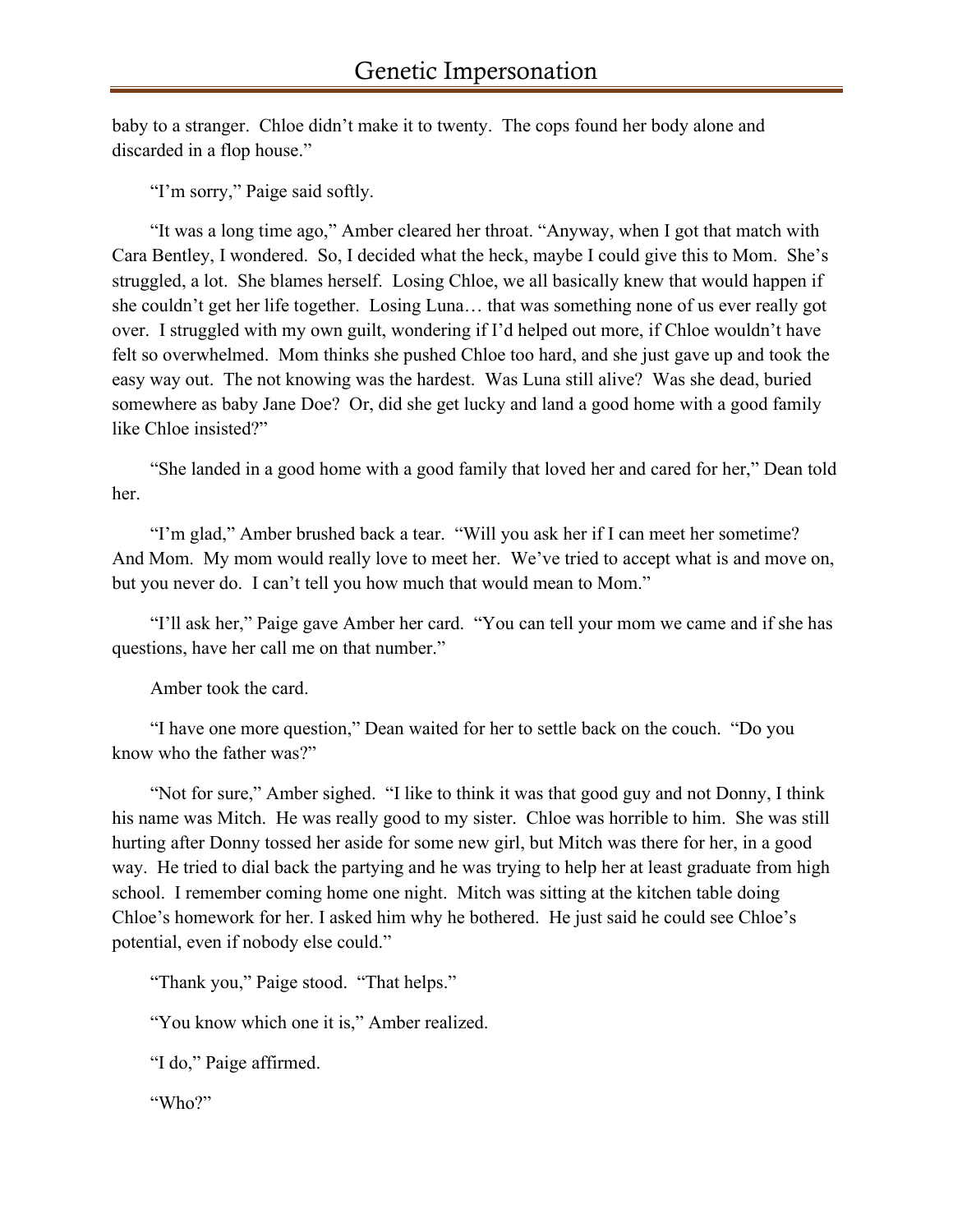"I don't think it's appropriate for me to share that right now," Paige held up a hand when she could see Amber was about to argue. "We had more than one possibility and you just answered that question for me. I won't tell you who Cara's father is before I tell her."

Amber relaxed. "That's fair. I hope she'll tell me some day herself. Either way, I may be able to help her deal with the fallout."

Dean stood, then paused and turned to look at Amber. "Thank you. I appreciate your willingness to tell us about your sister and her baby. I know Cara will be just as grateful."

"So," Paige turned to face Dean once they were back in the car. "Do we go talk to the father or do we let Cara do that?"

"I'll talk to Cara," Dean decided. "I think she'll want to do that herself. If she doesn't bring Scott with her, I'll be there for her."

"Alright," Paige grinned. "Then let's make one more stop before we head home."

Dean snapped in his seatbelt. "Where are we going?"

"I have a few more questions for Natasha Bennett."

\*\*\*\*\*

It was late when Paige stepped into the house and made her way up the stairs. She dropped her gear in the closet and silently slipped into bed. Dax's arms instantly went around her waist and he pulled her against him.

"Was it worth a second trip to Colorado?" he asked.

"Absolutely," Paige grinned. "Now, go back to sleep. I'll explain everything in the morning."

And, she did. Over breakfast, she relayed the story Amber told her and Dean about a drugged-out teenager and a woman who had just lost her miracle baby.

"So," Dax sipped his coffee. "Did Natasha come clean on your second visit?"

"How did you know I went back to question Natasha?"

"Because I know you," Dax shrugged. "Did she shed any more light on things or was it just confirmation of what Amber told you about her sister?"